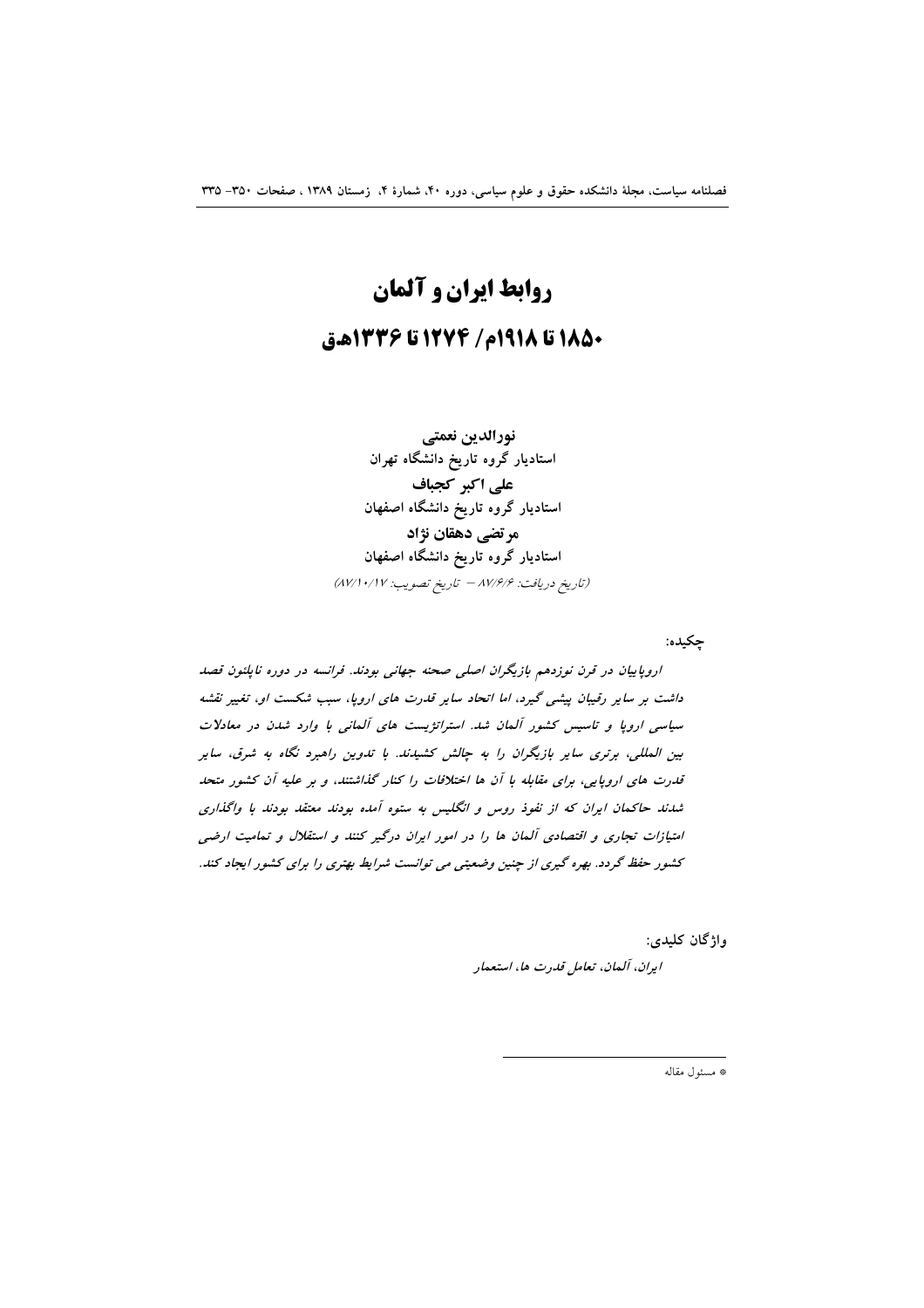#### مقدمه

کشورهای اروپایی در قرن نوزدهم با پیشرفتهای علمی، فنی، صنعتی و نظامی نفوذ خـود بر سایر مناطق را گسترش دادند. و در آن روزگار کشور ایران به دلیل موقعیت ژئواســتراتژیک در دایرهٔ مقاصد کشورهای قدرتمند اروپایی (فرانسه، انگلیس و روسیه) قرار گرفت. روس هـا با راهبرد توسعه طلبی ارضی، کشور ایران را مورد تهاجم قرارداد و دولتمردان ایرانی نیـز بـرای حفظ تماميت ارضي كشور، بدون أكاهي و شناخت كافي، وارد معادلات بين المللي شدند. آنهـا معتقد يودند:

با اتکا به نیروی سومی می توانند، تمامیت ارضی کشور را حفیظ کننـد. و در راسـتای ایـن سیاست، نایلئون توجه شاه ایران (فتحعلی شاه قاجار) را به خود جلب کرده بود، امّا عقد اتّحـاد بین فرانسه و روسیه (تیلسیت) تمام امیدهای هیـات حاکمـه ایـران را بـه یـاس تبـدیل کـرد. انگلیس برای مقابله با فرانسویها و روسها، وارد مذاکره بـا حاکمــان ایــران شــد و بــه ســبب ناأشنا بودن دولتمردان ايراني با تحولات جهاني، به تمامي اهداف خــود درخــصوص ايــران در جهت حفظ هندوستان به عنوان مستعمرهٔ خویش دست یافت. ایران در نتیجهٔ تهاجم روس ها و دیپلماسی انگلیسی بخشهایی وسیع از خاک خود را از دست داد و بـه روسـیه الحـاق شـد. و این خود سرآغاز مداخلات بیشتر در امور داخلی ایران شد. حاکمان ایران بـا تـداوم اسـتراتژی نیروی سوم تلاش کردند با واگذاری امتیازات اقتصادی و تجاری به آلمانهــا، از نفـوذ روس و انگلیس بکاهند. آلمانیها در دوره صدراعظمی بیسمارک با واقع بینی سیاسی، تمام اهداف خود را در قاره اروپا برای منزوی کردن فرانسویان به کار برده بودند و چندان تمـایلی بـرای درگیـر شدن با مسائل سایر کشورها از جمله ایران نداشتند؛ ولی بـا عـزل بیـسمارک سیاسـت جهـانی العان تغییر کرد انها برای بدست اَوردن جایگاه شایسته جهانی، وارد عرصه رقابت بـین|لعللـی شدند. در ایران با پیروزی جنبش مشروطه (۱۹۰٦ م) ساختار قدرت دگرگون شـد و احـزاب، گروههای سیاسی و انجمنها به گسترش روابط بـا کـشور آلمــان متمایــل شــدند. ولــی هنــوز آلمانها تمایلی به درگیر شدن با مسائل ایران را نداشتند. در این پژوهش به این پرستش پاسخ داده می شود که روابط ایران و آلمان (۱۸۵۰ تا ۱۹۱۸م) تحت تأثیر چه عوامل داخلی و خارجی بوده است؟ و گسترش روابط با آلمان تا چه حدودی براوضاع داخلی و بین المللی ایران تـأثیر داشته است؟

# بيشينة روابط

امیراتوری آلمان خیلی دیرتر از قدرت های اروپایی: روسیه، انگلـیس و فرانـسه در صـحنهٔ سیاسی و اقتصادی ایران ظاهر شد. در ایران پس از تشکیل سلسلهٔ صفویّه روابط با کـشورهای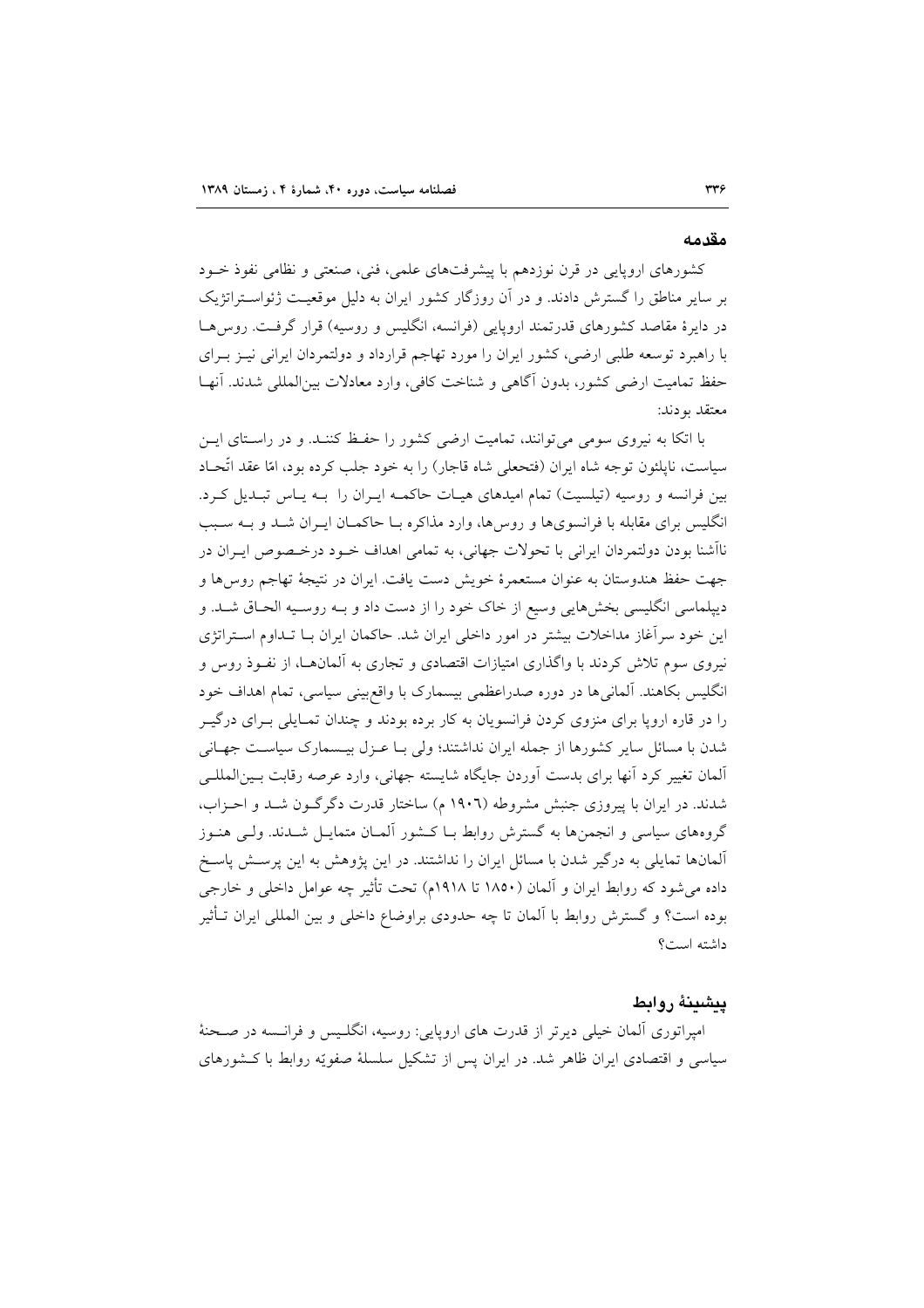اروپائی گسترش یافت و شاه عباس اول تلاش کرد با اعزام نمایندهای روابط با آلمان را برقـرار كند؛ ولي به سبب تحوِّلات داخلي ايران از اين اقدام نتيجة مطلوب حاصل نشد (ذوقي، ١٣٦٨: ١٢- $( \wedge$ 

المانها با پیشرفتهای علمی، فنّی و صنعتی و تحت فشار صاحبان صـنایع تـلاش کردنــد روابط تجاری خود را گسترش دهند. آنها برای برقراری روابط تجاری، آگ&یی لازم از اوضـاع مشرق زمین نداشتند و بیشتر با تجار عثمانی آشـنا بودنـد. تجّـار عثمـانی کالاهـای کـشورهای اتریش، پروس و هلند را بدون ذکر نام کشور تولید کننده، با نشان تجاری خود به ایران صـادر می کردند و کمتر کسی از محلّ تولید این کالاها اطلاع داشت (میر احمدی، ۱۳۷۰: ۲۰-۱۸). آلمانی هـا بیشتر درگیر مسائل اروپایی بودند و قصد درگیر شدن با سایر قدرت های اروپایی را نداشتند؛ و از طریق روسیه و عثمانی کالاهای خود را به ایران صادر می کردند (وحید مازندرانی، ١٣٥٠: ١٨٦-۱۸۲). در کشورهای اروپایی در اوایل قرن نوزدهم برای کـاهش هزینـه و تهدیـد فعالیـت هـای بازرگانی، مراکز تجاری خود را از قسطنطنیه به طرا بوزان منتقل کردند(پیـرا، ۱۳۷۹: ۲۸-۲۰) و ایــن امر بیانگر آن بود که ایران بازاری مناسب برای کالاهای تجاری آنها است (عیسوی، ۱۳٦۲: ٤٠-۱۳٥). پس از شکست ناپلئون، نقشهٔ سیاسی اروپا تغییر کرد و با پیوستن ایـالات جنـوبی بـه شـمالی، وحدت کامل آلمان تحقق یافت و دولتمردان آن کشور با واقع بینــی سیاســی تــلاش کردنــد از طريق اتحاد با ساير كشورها، فرانسه را منزوى كنند. صـدراعظم بيـسمارك از طريــق اتحـاد بــا اتریش، روسیه و ایتالیا به اهداف خود یعنی منزوی کردن فرانسه رسید (پیـرا، ۱۳۸۸: ۱۹۰-۱۲۰). در دورهٔ سلطنت ناصرالدین شاه نفوذ روس و انگلیس در ایران گـسترش یافـت و هیئـت حاکمـهٔ ایران برای کاهش نفوذ روس و انگلیس استراتژی نیروی سوم را تـداوم بخـشیدند، و نماینــده ايران: فرَّخ خان امين الملك در فرانسه با فلد ويلانبورگ(Rarl.Franzvon Hatzfel Wilden bury) نمایندهٔ پروس و اتّحادیّه گمرک آلمان، یک پیمان دریانوردی ًو بازرگانی منعقد کردند. پس از آن در سال ۱۸۶۰م یک هیئت پروسمی بـه سرپرسـتی ژولیـوس مینـو تـولی Freiherr Julius) (Minatoli به ایران آمدند که در نتیجه معاهدهای منعقد شد که در بند ۱۸ آن تصریح شـده بـود: در صورتی که کشور ایران با کشوری دیگر وارد جنگ شود، با تقاضای آن کشور، دولت آلمان حاضر است مساعی خود را برای حلِّ اختلاف بکبار گیبرد (مارتین، ۱۳۷٬۳٤-۴۰). ولی علیبرغم گنجاندن چنین بندی در آن پیمان حکومت ایران نتوانست به هدف خـود یعنـی درگیـر کـردن آلمانها در امور ایران برسد؛ زیرا بیسمارک صدراعظم آلمان بـا درک شــرایط بـین المللــی و واقع بینی سیاسی، نمی خواست خود را درگیر مسائل خارج از قارهٔ اروپا کنـد کـه هـیچ پیامـد مثبتی برای کشورش نداشت (ظهیرنژاد، ۱۳۷۲، ۳۰-۱۵). ناصرالدین شاه در سال ۱۸۷۳ م/ وقتی عازم سفراروپا شد در روسیه با واکنش شدید آن دولت نسبت به واگذاری امتیاز رویتـر بـه انگلـیس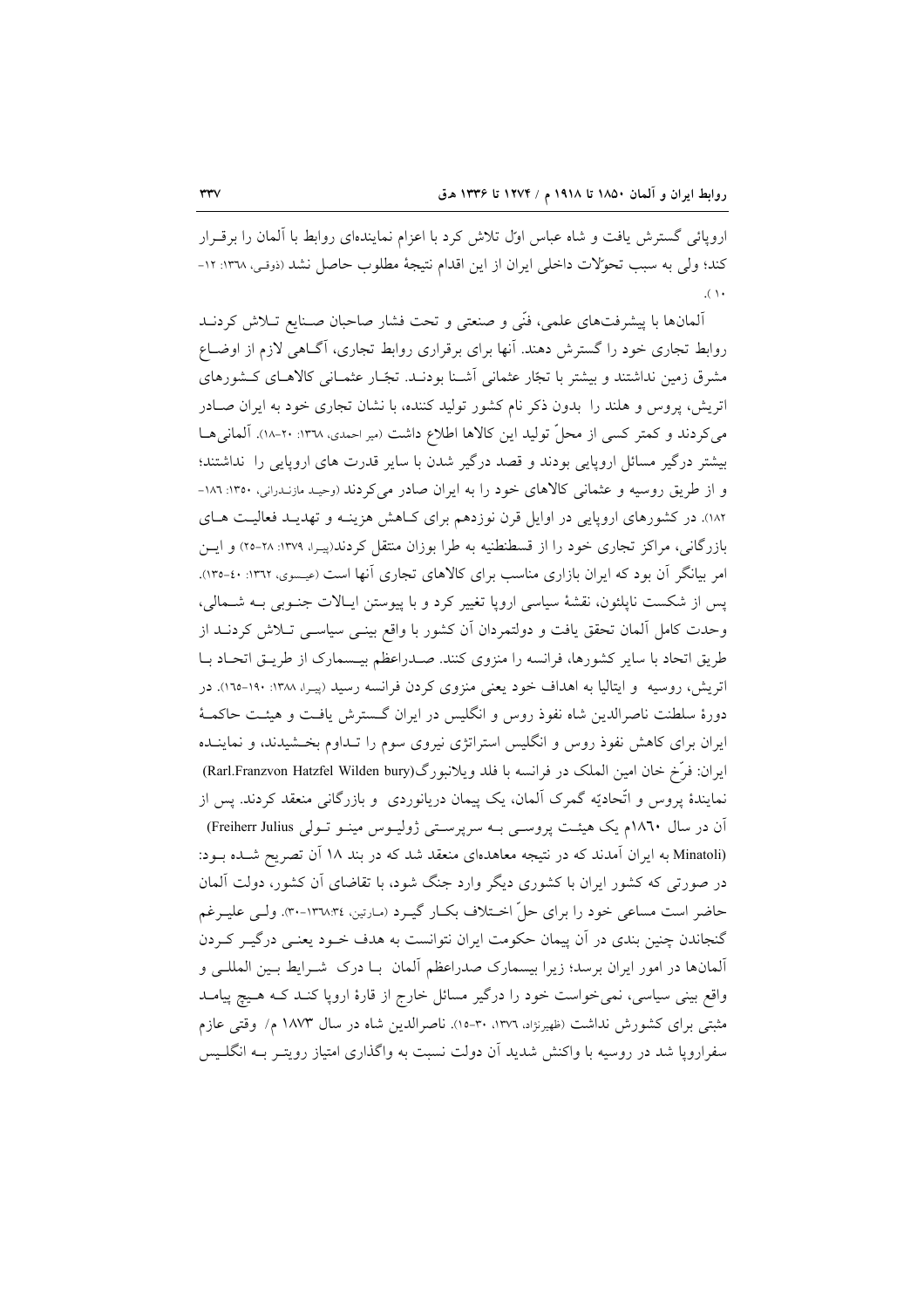روبرو شد. از نظر روس ها این امتیاز، موازنهٔ قوا را به سود انگلیسه ها تغییر داده بود و خواستار لغو این امتیاز شدند. شاه و درباریان معتقد بودند واگذاری این امتیاز می تواند از نفوذ و تجـاوز روس ها به آسیای میانه جلوگیری کند. شـاه ایـران در دیـدار از آلمــان، خواسـت بـا کمـک آن کشور، ارتشی به سبک اروپا تشکیل دهد، ولی صـدراعظم مقتـدر آلمـان بـه ایــن درخواسـت توجّهي نكرد؛ زيرا حفظ اتحاد با روسيه كه آلمان به آن نياز داشت از اولويّـت برخـوردار بــود (ذوقى، ١٣٦٨: ١٦-١٠).

ناصرالدین شاه برای تحقّق ایدهٔ نیروی سوم، گام دیپلماتیک بعدی را برداشت. او در سـال ۱۸۸۳ م، علینقی خان مخبرالدوله وزیر علـوم و معـارف را بـرای جلـب دوسـتی و مـشارکت آلمانها در ساخت راه آهن و تأسیس سفارتخانه روانه آلمان کرد. انگلیسیها در ایــن دوره کــه امتیاز رویتر لغو شده بود و موقعیت برتر روسها در ایران محـرز بـود، راههـای زیـادی بـرای حفظ نفوذ خود در ايبران و دفياع از هنيد نداشتند (ظهيرنـژاد، ١٣٧٦: ٣٠-٢٧). روس هيا حاضــر بــه همکاری با انگلیس نبودند و انگلیسیها تلاش کردنـد بـا همکـاری اتـریش و آلمـان بـا نفـوذ روسها مقابله كنند. ولي چنانكه گذشت صدراعظم آلمان، براسـاس پيمـان بـا روسـيه و نظـر کارشناسان مسائل ایران، معتقد بود درگیر شدن در مسائل ایران نــه تنهـا نفعــی در بــر نخواهــد داشت، بلکه می تواند به روابط روسیه و آلمان آسـیب برسـاند (سـعیدی سـیرجانی،۱۳٦۱: ۳۰-۲۱). امّـا صاحبان صنایع در آلمان نظری دیگر داشتند. آنها مدّعی بودنــد بــرای حفـظ منــافع ملّــی، بایــد بازارهای جدید در شرق به روی صنایع آن کشور گشوده شـود (مارتین، ٤٢-٣٨). مخبرالدولـه در مذاکرات خود با مقامات آلمانی موفّق شد نظر مقامات را به برقراری روابط سیاسی جلب کنـد. و سرانجام در سال ۱۳۰۳ ق/ ۱۸۸۵ م/ دو کشور تصمیم به تأسیس سفارتخانه در پایتختهـای يكديگر گرفتند. و ميرزا رضاخان گرانمايه (مؤيّد السلطنه) از طرف ناصرالدين شـاه بــه عنــوان نخستین سفیر ایران عازم برلین شد و گراف فن برانشوایک (Graf uon Brounshwaiy) به عنـوان سفير مختار آلمان به ابران آمد (پيرا، ١٣٨٨: ١٦٠-١٦٥).

# راهبرد نوين

کشور ایران در آغاز قرن بیستم براساس ساز و کارهای حاکم بر قواعد بازی نظام جهانی از یک کشور شبه پیرامونی دوره صفویه، به یک کشور پیرامونی در دورهٔ قاجار تبدیل شـده بــود. ایران دارای ساختار اقتصادی ماقبل سرمایهداری بود، امّـا زیــر بنــای تولیــدی ســنّتی و تجــاری داشت. زوال اقتصاد تولیدی ایران از یک سو، و عقب ماندن ایـران از جـذب در نظـام تجـاری سرمایهداری باعث شد تا کشور از موقعیّت شبه پیرامونی دورهٔ صفویه، به سوی پیرامونی شــدن در نظام جهانی گام بردارد. علاوه بر اینها، رخنهٔ اقتصادی و سپس کارکشتگی بازیگران بـزرگ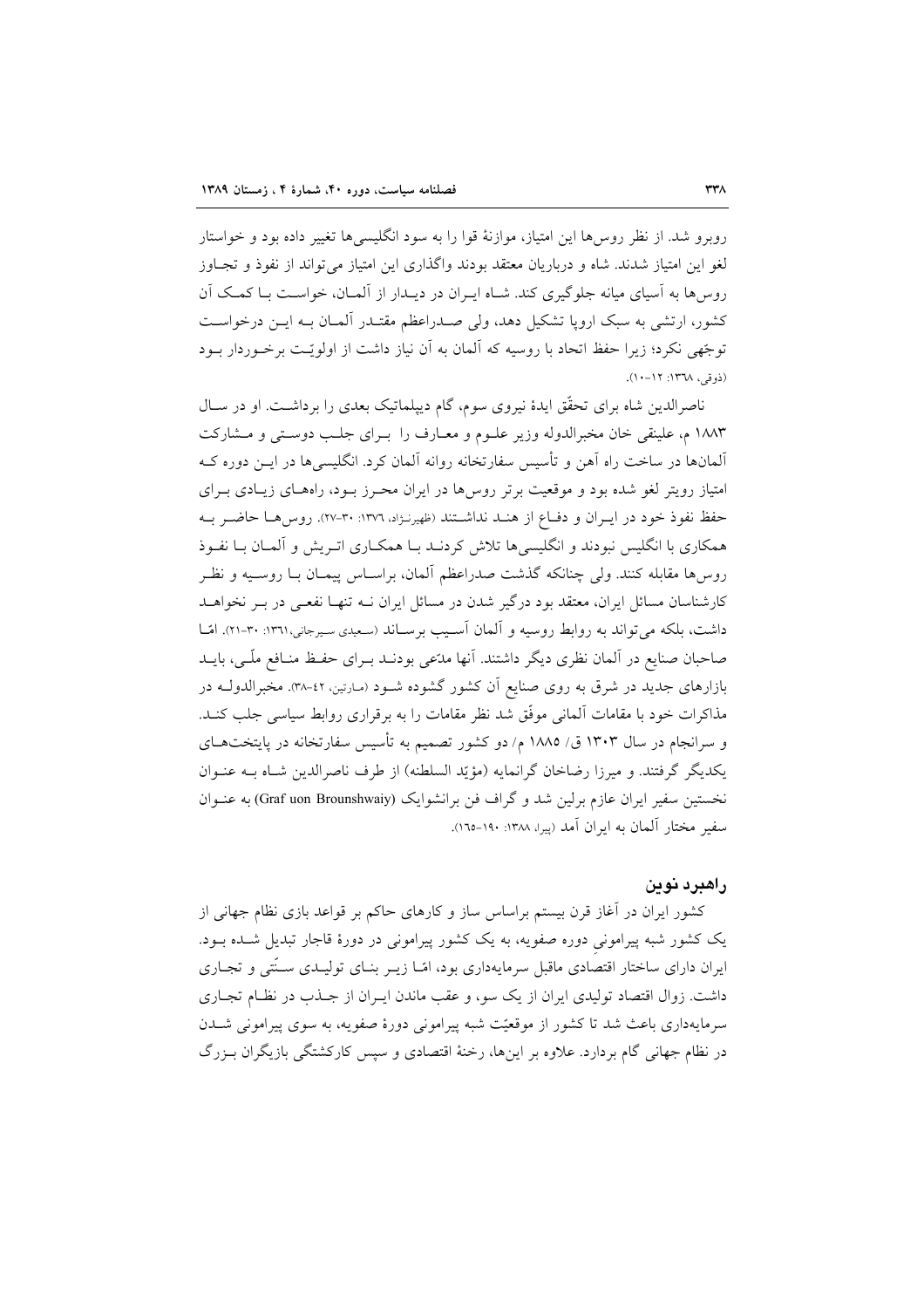نظام جهانی به ویژه انگلیس و روسیه، و وابستگی حکومت قاجار به وامهای خــارجی هرگونــه استقلال را از حاکمان کشور گرفته بود (عیسوی، ۱۳۷۸: ۸۰-۷۰). ایــران و خاورمیانــه در آن دوره در نظام جهانی و شکل دادن به قواعد بازی نقشی محوری داشت. انگلستان به عنوان بازیگر اصلی و محوری نظام جهانی در تلاش بود از افزایش نفوذ سایر بـازیگران چـون روسـیه، جلـوگیری کند. و روس ها نیز حفظ موقعیت برتر خود را در نظام جهانی - که متـضمّن افـزایش قــدرت اقتصادی و سیاسی بود - از طریق گسترش حضور در مناطق حاشیهای مرزهای جنوب ممکن دانستند. فشارهای اقتصادی، سیاسی و نظامی بازیگران نظام جهانی بر ایران، سقوط اقتصادی و نظامی ایران در فرایند رخنهٔ اقتصادی و بازیگران محوری در کشور، نارضایتی گستردهای را در میان نخبگان اقتصادی، سیاسی و فکری برانگیخته بود. دولت ایران برای بهبود اوضاع اقتصادی و سیاسی درصدد بود با حمایت خارجی به بازسازی اقتـصاد کـشور بیـردازد. در همـین دوره، صاحبان صنايع در آلمان، دولتمردان آن را تحت فشار قرا دادنــد. و بــه مــوازت ايــن تغييــرات، تجارت و بانکداری رشد قابل ملاحظهای یافت، و تحت فشار صاحبان صـنایع و سـرمایهداران آلمان، وزارت امور خارجهٔ آن کشور سعی در هدایت سرمایهها به خارج از کشور داشت. ایـن دورهٔ نوین به سیاست خارجی آلمـان افـق جهـانی بخـشید، و پـای ایـن کـشور را بـه عرصـهٔ رقابتهای جهانی بازکرد (پیرا، ۱۳۸۸: ۱۰۰-۱۶۵). آلمانها در این دوره از یک بازیگر شبه پیرامونی، خود را به محور نظـام جهـاني رسـانده بودنـد، و منـافع هـر دو بـازيگر رقيـب را بــه چـالش می طلبیدند. آلمانها که دیرتر از سایر جوامع اروپایی در چرخهٔ اقتصاد سرمایه داری و صـنعتی شدن قرار گرفته بودند، در اواخر قرن نوزدهم با اتحاد سرزمین خود، به صـورت یـک قــدرت منسجم در صحنهٔ اروپا ظاهر شدند. آنان برای حفظ موقعیت محوری خود در نظام جهانی، بـه گسترش حوزهٔ نفوذ اقتصادی و سیاسی نیازمند بودند؛ و نه تنها دولت های اروپایی را با تهدید مواجه می ساختند، بلکه تلاشی گسترده را برای نفوذ در خاورمیانه آغاز کردنـد؛ و ایــن اقــدام، منافع انگلیس و روسیه را به شدت تهدید می کـرد. سـفیرآلمان در ایــران بــا ارائــهٔ گزارشــی از موقعیت ایران در خلیج فارس، سیاستمداران کشورش را تشویق به حضور در این منطقـه کـرد. و سیاستمداران آلمان با اقدامات موثّر سیاسی و تجاری از جمله تولیدات ارزان با کیفیت بـالا، به تهدیدی جدّی برای روس و انگلیس در ایران بدل شده بودند. از آن جا که خیزش آلمــان و گسترش قدرت آن، موازنهی قوای بین المللی را به هم زده بود، دولتمردان آلمان در سال ۱۸۹۰ م/عهدنامهٔ اتّحاد با روسیه را تجدید نکردند و آن چیزی که بیسمارک از آن بیم داشت رخ داد. فرانسه و روسیه با هم متَّحد شدند و فرانسه از انزوا در آمد، و اتَّحاد اتریش، آلمان و ایتالیــا در مقابل اتفاق دوگانهٔ فرانسه و روسیه قرارگرفت (دوقی ۱۳۶۸: ۱۵-۱۰). آلمانها در نگاه به شـرق در سال ۱۹۰۲ م پیمان احداث راه آهن برلین- بغداد را با کشور عثمانی منعقد کردند. ایـن پیمـان،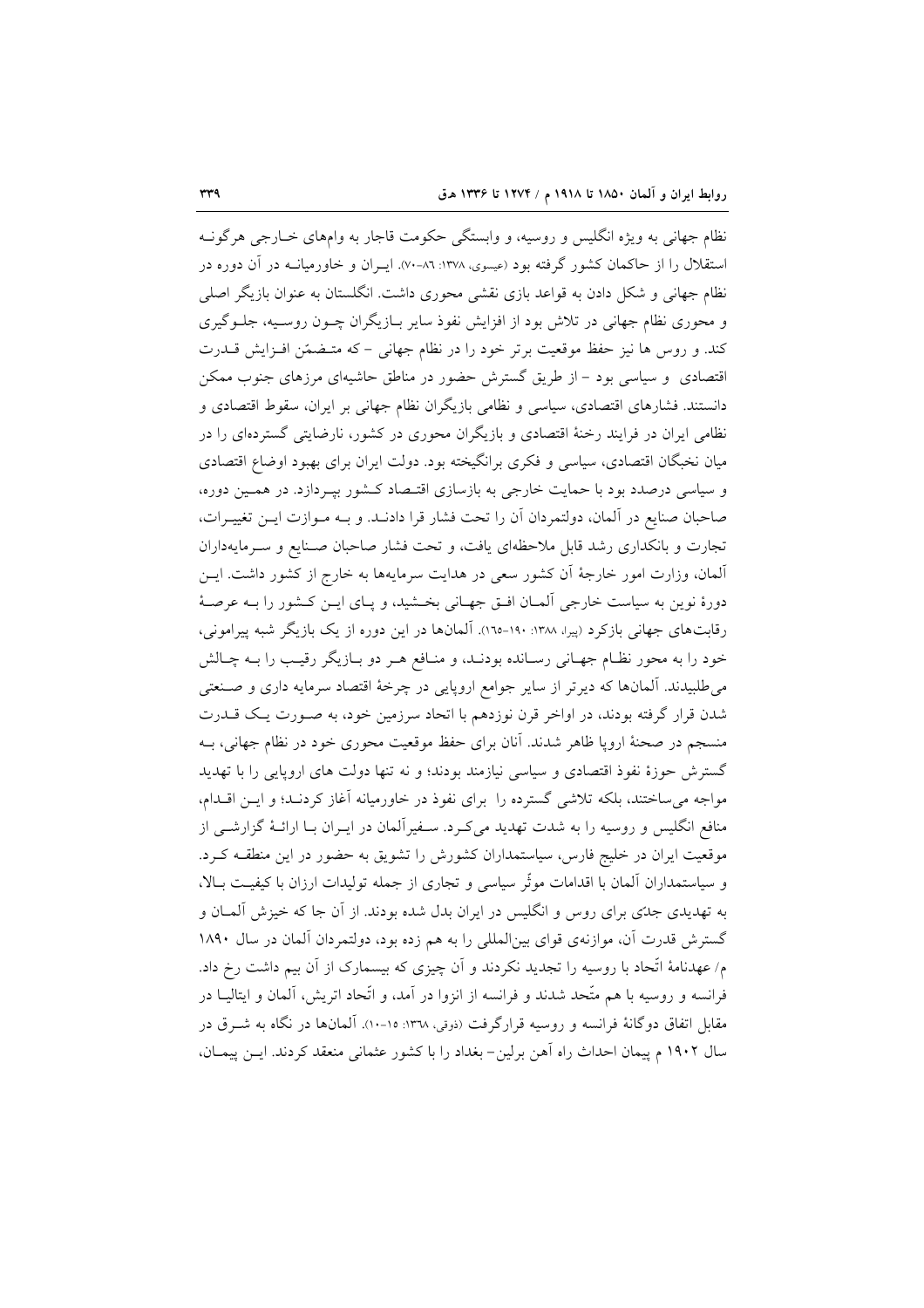زنگ خطر را برای همهٔ بازیگران محوری نظام جهانی به صدا در آورد. هدف سلطان عثمانی از چنین پیمانی در هم شکستن نفوذ مالی فرانسه در عثمـانی بـود. روسـیه از اعطـای ایـن امتیـاز خشنود نبود، و با هر اقدامی که موقعیّت عثمانی را در آناتولی و بغازها تثبیت میکرد، مخـالف بو د (يالمر، ١٣٤٠: ٨٨–٢٨٥).

آلمانها در پی کسب منافع اقتصادی و توسعهطلبی سیاسی همواره به دنبال تقویت نیـروی دریایی خود بودند و این اقدام با واکنش محافل سیاسی اروپا به ویژه انگلیسیهـا روبـرو شـد. تلقی آنها این بود که آلمانها این کشتیها را برای رونق تجارت، یا جنگ در نقـاط دوردسـت نمی سازند؛ بلکه این کشتی های جنگی برای حمله به مناطق نزدیک در اروپا ساخته شــدهاسـت (حسن نیا و ططری، ۱۳۸۷: ۲۰۸-۲۰۵). انگلیسها کوشیدند آلمانها را از تقویت نیـروی دریـایی بـاز دارند، امّا سیاستمداران آلمانی بویژه فردریـک فــون هــول اشــتاین (Friedrich vonholstein) بــه انگلیسی ها اعتماد نداشتند. از سوی دیگر انگلیسی ها، به واگذاری امتیاز احداث جاده تهـران – خانقين در امتداد راه آهن بغداد- برلين به وسيله فيلكس مورال (Feielx Moral) از اتبـاع آلمـان واكنشى نشان ندادند، ولى روسها واكنشى شديد نسبت بـه أن نـشان دادنـد؛ و بـه دنبـال آن، امتیاز احداث راهآهن تهران - قزوین - همدان به یک تبعهٔ روسی به نام بوستل مـان Bostle) (man واگذار شد. و آنها همچنین برای حفظ موقعیت برتر خود در ایران به دربار قاجبار - ک درصدد اخذ وام از خبارج ببود- پیشنهاد وام با بهترهٔ کیم دادنید؛ ولی صیدر اعظیم ایبران، امینالدوله که نمی خواست به روس ها تعهّدی جدید بدهد پیشنهاد روس ها را نپـذیرفت (انتـر،  $PTT1: OP-AA$ ).

امین|لدوله کوشید آلمانها را در مورد اعطای وام بـه ایـران متقاعـد کنـد؛ ولـی دولتمـردان آلمانی معتقد بودند اعطای وام به ایران برای آنها منافع اقتـصادی در بـر نخواهــد داشــت و بــا ير داخت آن موافقت نكر دنـد (مـارتين، ١٣٦٩-١٠٨: ١٠٢-١٠٢). و انگليـسي هـا از سياسـت توسـعهطلبـي روسها برای تسلّط بر دریای سیاه و تنگههای بـسفر و داردانـل و دسترســی بــه خلــیجفــارس نگران و بدبین بودند (275-2708:270-Kelly). و از نظر مقامات آن کشور همکاری بـا آلمــان در عثمانی می توانست با واکنش منفی روسیه روبروگردد، اما مهم تـر اینکــه ۖ در صـورت گــسترش نفوذ آلمانها در خاورمیانه؛ منافع انگلیس هم مورد تهدید قرار مـیگرفـت. و در راسـتای ایـن هدف هم انگلیس و هم روسیه راهبرد رفع اختلافات و سـوء تفـاهـمهـا را در پـیش گرفتنــد .(Curcon, 1889: 320-330)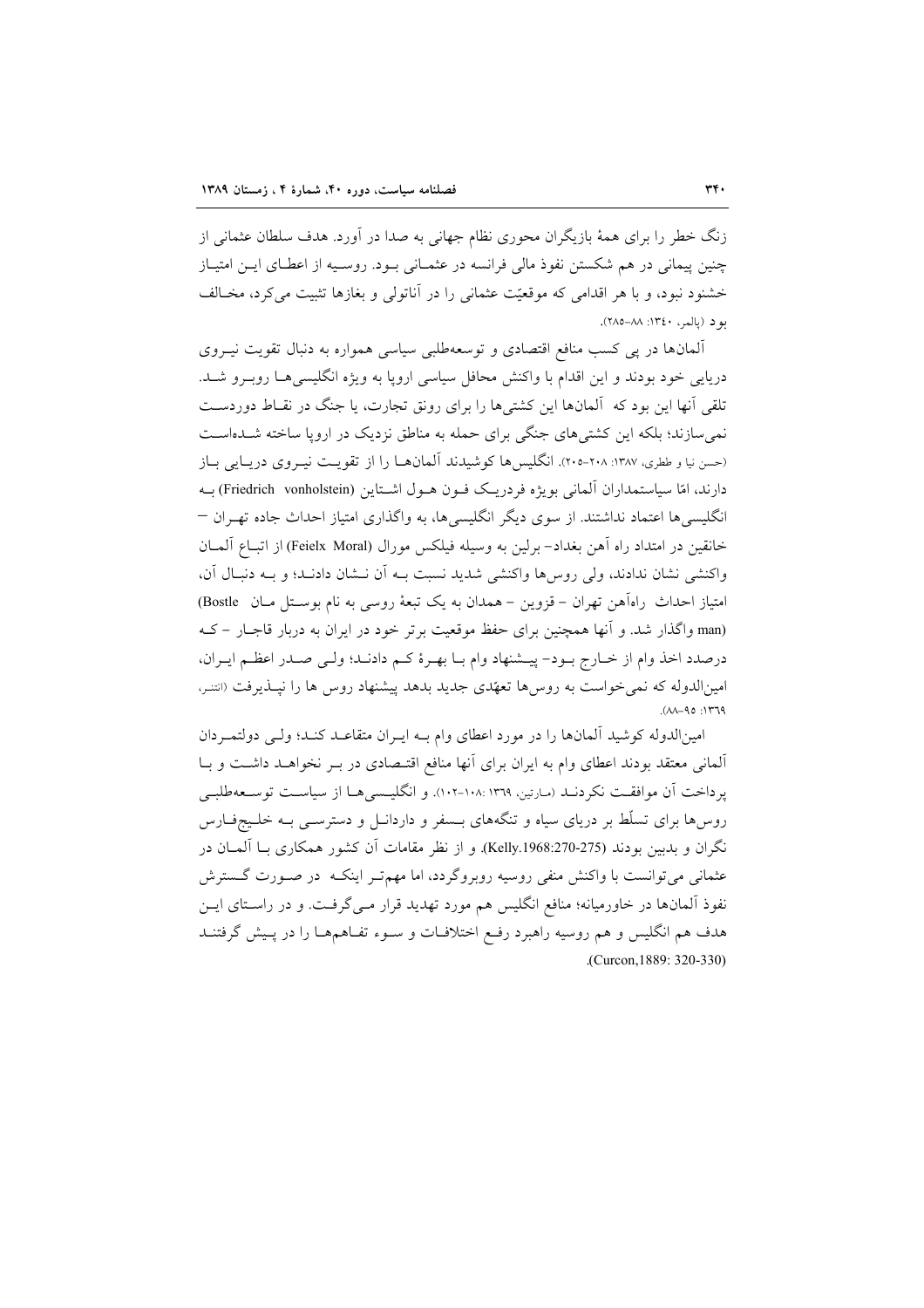## آلمان و قرارداد ۱۹۰۷ م

همزمان با ورود به قرن بیستم، ساختار بین الملل به واسطهٔ نگرش دولت هائی چون آلمــان و ژاپن – که به سبب افزایش توان نظامی و مدرنیزاسیون دچار تحوّل و دگرگونی شـده بـود – به رقابت تسلیحاتی دامن زد، و کشورهای قدرتمند اروپـا بخـشی عظـیم از بودجـهٔ ســالانه را صرف امور نظامی و تسلیحاتی کردند (کندی، ۱۳۷۰: ۳۰۰-۲۸۹). آلمسان هـا در ایــن دوره بــه دلیــل افزایش قدرت نظامی و نیروی دریایی با قدرت نمایی در شرق اروپا (به ویژه عثمانی) و شمال آفریقا سبب شدند که فرانسه و روسیه سیاست نزدیک تری را در مسائل بسین المللـی در پـیش بگير ند (الهي، ١٣٦٨: ٧٥-٧٠).

کشور ایران به دلیل آشفتگی محیط داخلی، تغییر هیات حاکمــه و در رأس آن شــاه، نبــودن شرایط مساعد برای تصمیم گیری نخبگان سیاسی، موج اعتراضات و ناآرامیهـای اجتمـاعی و مشکلات اقتصادی دارای شـرایط مـساعدی نبـود. در چنـین گیـروداری ایـران مـورد تهـاجم عثماني ها قرار گرفت و ايـران بـه موجـب مـادّه ١٨ قـرار داد ١٨٧٣ م / ١٣٢٣ ه.ق/ خواهـان میانجیگری آلمان شد. و کنـت رکـس (Arthur GF.vonRex) وزیـر مختـار آلمـان در ایــران در شرایطی بسیار ناگوار قرار گرفت؛ زیرا ملاحظات اتحاد با عثمـانی و حـساسیّت منـافع روس و انگلیس، باعث محتاط عمل کردن وی شده بود (پیرا، ۱۳۷۹: ۲۲-۵۸). دولتمـردان آلمـان بــه دولــت ایران توصیه کردند با مذاکرات مستقیم، مسالهٔ اختلاف مرزی را حل کنند، و هیاتی بـه ریاسـت احتشام|لسلطنه سفير ايران در برلين به قسطنطنيه اعـزام شـد. مـذاكرات بـه نتيجـهاي نرسـيد و عثمانی ها با تجدید قوا، حملات خود را به داخل مرزهای ایران ادامه دادند. در نتیجـه مقامـات ایرانی به شدّت نگران شدند و از دولت آلمان خواستند که عثمانیها را بخواهند از تجـاوز بـه ايران باز دارنـد. ويلهـم اشتراسـه از دولتمـردان عثمـاني خواسـت در اسـرع وقـت بـا اتخـاذ روشدوستانه نسبت به حلِّ اختلاف مرزى با ايران اقدام كنند، زيرا كه شرايط بين المللي باعث دخالت روس و انگلیس در کشورشان خواهد شد (ظهیر نژاد ۱۳۷۲: ٦-۵۲).

دولتهای روسیه و انگلیس از گسترش پرشـتاب نفـوذ آلمـان در شـرق نگـران بودنـد، و رویکرد آلمان به سرزمینهای بالکان و تلاش آنها برای تسلّط بر امیراتوری عثمانی و سـرانجام راه یابی به خلیج فارس، زنگ خطر جدّی را برای منافع بریتانیا به صدا درآورده بود. و چنانچه راهبردهای دولتمردان آلمانی تحقق مییافت در دراز مدت، روس۵حا از قـسطنطنیه و بغازهـای بسفر و دار دانل و انگلیسیها از خلیج فارس و هند رانده میشدند (ذوقی، ۱۳۷۸: ۱۰-۱۰).

روسها از اتحاد عثمانی و آلمان ناخشنود بودند و معتقد بودند چنانچه منازعــه و درگیــری به امیراتوری عثمانی کشیده شود، این کشور در کنار آلمان خواهد بود و یک نیروی متحد علیه منافع روسیه به وجود خواهد آورد. از طرف دیگر، انگلیسی ها چنین تصور می کردنـد، خطـری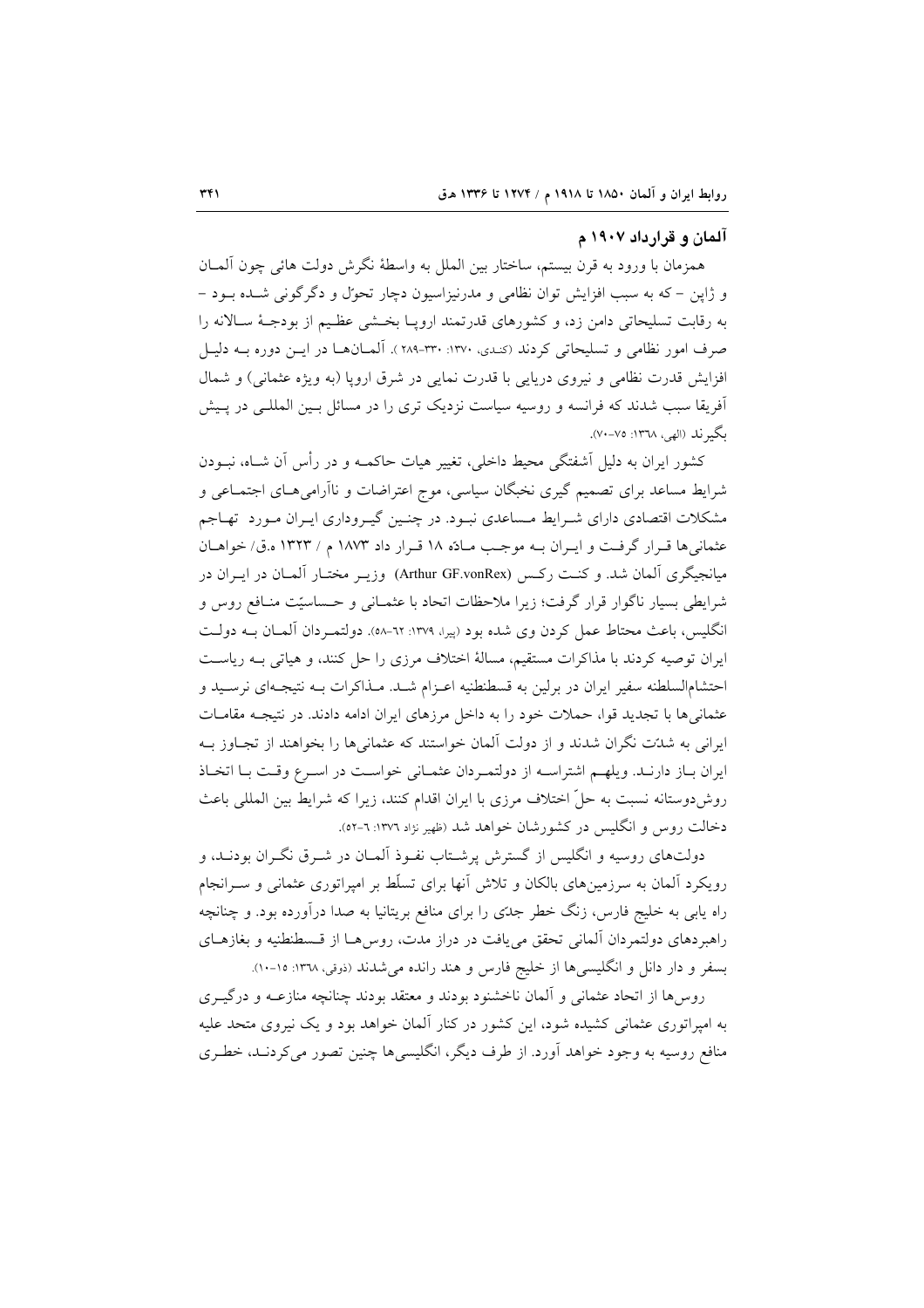که از اروپای مرکزی و از ناحیه آلمان منافع بریتانیـا را در خطـر قـرار مـیدهـد، بـه مراتـب سنگین تر و بیشتر از روسیه است (ذوقی، ۱۳۳۸ : ۱۵-۱۰). از طرف دیگر سیاسمتداران آلمانی با وارد شدن در مساله اختلاف مرزی ایران با عثمانی، نفوذ خـود را در میـان دولـت و مجلـس ایــران گسترش داده بودند. آنها معتقد بودند در شرایط کنونی آلمان تنها کشوری است که می تواند از نفوذ بیشتر روس و انگلیس در ایران جلوگیری کند؛ و به همین سبب با پیشنهاد اعطـای امتیـاز بانک، تأسیس مدارس فنی و برقـراری خطـوط کـشتیرانی هـامبورگ- آمریکـا، تــلاش کردنــد آلمانها را در امور ایران درگیر کنند (محمود، ۱۳۲۸: (ج۸) ۱۲۰-۱۱۵). آلمـانهـا بـرای آن کـه سـایر قدرت ها را تحریک نکرده باشند پیوسته اهداف خود را در ایران، اقتصادی و نه سیاسی اعـلام می کردند. دولت آلمان به وزیر مختار خود در ایران دستور داد به دولت ایـران اطـلاع دهـلد از اَنجائی که بانک یک مؤسسهٔخصوصی است، تأسیس اَن صرفاً برای تقویت تجـارت اَلمـان در آن کشور است و نمی تواند به عنوان عامل وام دهنده به دولت ایـران تلقّـی شـود. امّـا تفکیـک منافع اقتصادی از سیاسی، هم برای ایران، و آلمان، و هـم بـرای روس و انگلـیس دشـوار بـود (تری چی، ۱۳۸۸: ۳۷۵-۳۷۱). انگلیسی ها معتقد بودند تأسیس بانک آلمانی و ادغام آتـی آن در بانـک ملّی، انحصار بانک شاهنشاهی به آنان را در ایران درهم خواهد شکست و نفوذ آن کـشور را از بـين خواهــد بـرد. و سياســتمداران المــان معتقــد بـود، بــراي حــلّ مــشكلات مـالي ايــران اَن کشورمی تواند با همکاری انگلیس و روسیه به ایران وام بدهد؛ امّا کوادت وزیر مختار آلمان در ایران نظر دیگری بر خلاف دولتمردان کشور متبوع خویش داشت. او معتقد بود منافع سیاسبی کشورش در اولویت قرار دارد به همین منظور باید وامی در اختیار دولت ایران قرار بگیرد تا از گسترش نفوذ روس و انگلیس در ایران و خاورمیانه جلوگیری شود.

آلمانها در اواخر قرن نوزدهم و اوایل قرن بیستم با تدوین راهبردی جدید، نفـوذ خـود را در خاورمیانه افزایش دادند. موقعیت محـوری آلمـان در اروپـا، آسـیا و آفریقـا، منـافع روس، انگلیس و فرانسه را به خطر انداخت. با اتحاد آلمان و عثمانی، بازیگران محوری نظـام جهـانی در راهبردهای خود تجدید نظر کردند. و بازیگران محوری روس و انگلیس اگر چه انگیزههای متفاوت در ایران داشتند، اما تاحدودی هماهنگ بودند، و هریک از آنها می کوشیدند از راههـای مختلف برتری خود را بر دیگری تحمیل کند (کاظم زاده، ۱۳۷۱ :۱۰-۱۳۵).

با ظهور آلمان در تاریخ اروپا، آرایش اتحاد و ائتلافها تغییر کرد. فرانسوپان بـا اتّحـاد بـا روس از انزوا خارج شدند، و روسها با شکست از ژاپن و گرفتاری در منچوری، بـرای حفـظ منافع دیرینهٔ خود، سیاست همکاری با انگلیسی۵ها را در پیش گرفتند (ترنزیـو، ۱۳٦۳: ۱۳۳-۱۵۲). در انگلیس بـا تغییـر دولـت و روی کـار آمـدن سـرهنری کمبـل بنـدمن – Sir Henry Cambell) (Bannerman و وزیر خارجهاش سر ادوارد گری (Alexanderlzolskii) سیاست دیگری در پیش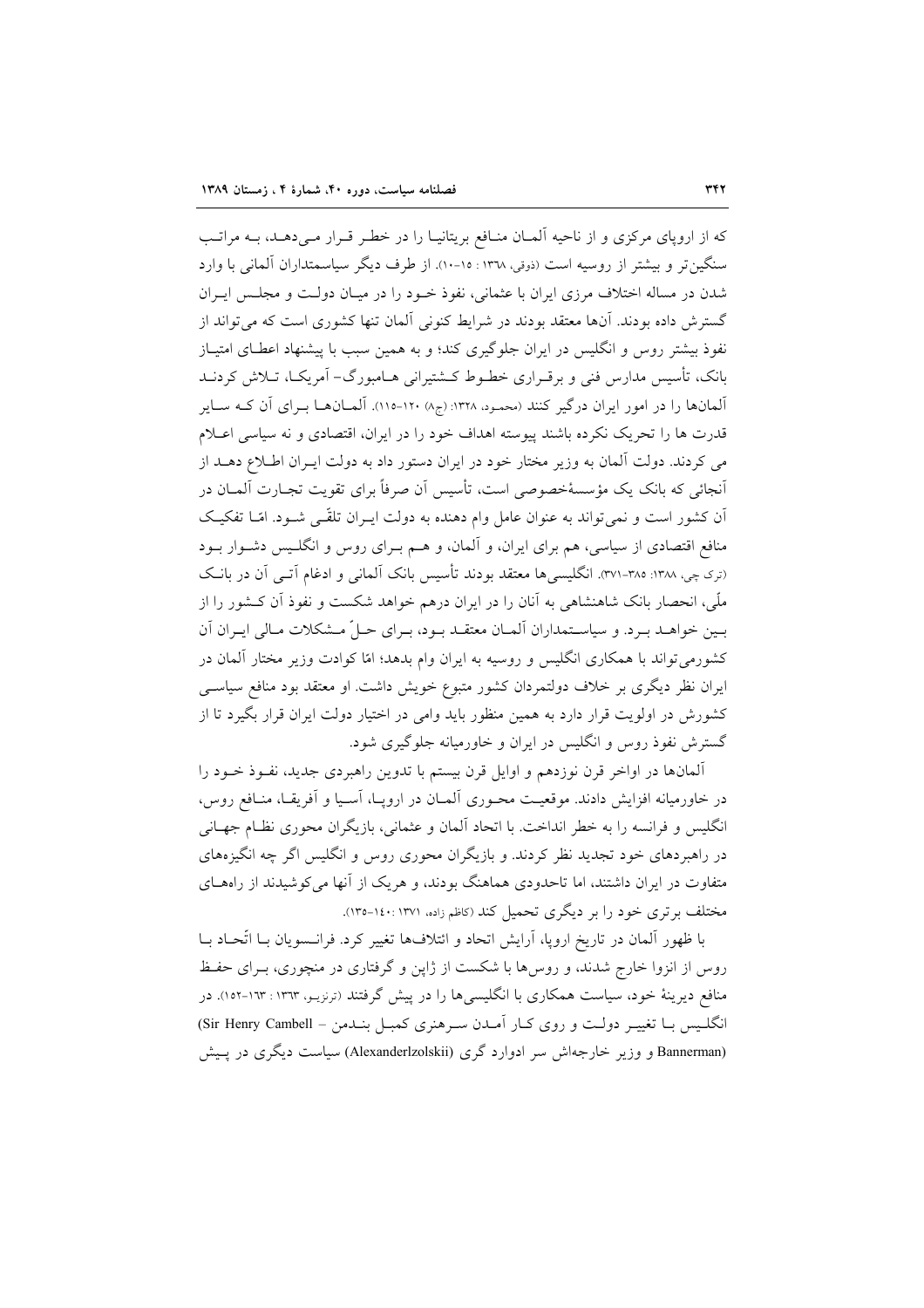گرفته شد؛ آنان معتقد بودند چون در شرایط کنونی اوضاع از ثبات لازم برخـوردار و در خــور اعتماد نیست، شاید بتوان از این نکته برای جلب حمایت روس ها استفاده کرد (کاظم زاده، ۱۳۷۱: ٤٥٠-٤٥٠). و روس ها با روى كار آمدن ايزولسكي - كه اطلاعات اندك از مسائل آسيايي داشت – حاضر به همکاری بیشتر و توافق با انگلیسی ها بودند، اما هنوز طرفداران سازش با آلمــان در روسیه اکثریت داشتند. آلمانها در سال ۱۹۰۲ م/ کوشیدند تا امتیازات بانک و برقراری خطوط کشتیرانی در ایران را کسب کنند. و از آنجائی که واگذاری این امتیـاز منـافع روس را در ایـران به خطر می(نداخت، ایزولسکی برای رفع اختلاف سفری به آلمـان کـرد (محمـود، ۱۳۲۸: (ج۱۷۲۸-۱۰۸). آلمانها مدعی بودند این امتیازات برای بهبود و ترقّعی امـور تجـاری در ایــران اســت، و دولت آلمان هیچ نظر سیاسی به ایران ندارد. ولی پاسخ دولت آلمان، روس۵هـا را قـانع نکـرد و آنها راهبرد مصالحه با انگلیس را در پیش گرفتند. فرانسویان نیز به دلیل شکستی کـه از آلمـان خورده بودند در نزدیک کردن دیدگاه هـای روس و انگلـیس نقـشی مهـم داشـتند (Edwards (445-339 :1954 همزمان با مذاكرات لندن و سن پترزبورگ، در ايـران جنـبش مـشروطه شـتاب گرفته بود و انگلیس ها در ابتدا از رهبران این جنبش حمایت کردند ولی با تشکیل مجلس اول و واگذاری امتیازات اقتصادی به آلمانها، برنگرانی انگلیسیها افزوده شـد. آنهـا معتقـد بودنـد حاکمان جدید منافع آنها را به خطر خواهند انداخت، و آنهـا بـرای جلـوگیری از نفـوذ بیــشتر آلمانها، نسبت به حل مسائل مورد اختلاف در آسیا به توافق نزدیکت و شـدند .Berylj, 1966)  $.364 - 368$ 

روس و انگلیس سرانجام در ۳۱ اوت ۱۹۰۷م / با میانجیگری فرانسه اخـتلاف خــود را در آسیا کنار گذاشتند و در چهارچوب قرارداد ۱۹۰۷ به توافق رسیدند. بـر اسـاس ایـن قـرارداد، کشور ایران به سه منطقهٔ غیرمتساوی تقسیم گشت. و سهم بیشتر از آن روس هــا؛ کــه از قــصر شیرین شروع و از اصفهان و یزد میگذشت و به نقطـهای در مـرز ایـران در حـدود روسـیه و افغانستان منتهی می شد. و انگلیسها پذیرفتند در این محدوده تهدیدی برای منـافع روسـیه بـه وجود نیاورند. و منطقهٔ نفوذ انگلیسیها در مرزهای جنوب شرقی بـه بیرجنـد، کرمـان و بنــدر عباس محدود شد و بخش مرکزی و جنوب غربی ایران به عنـوان منطقـهٔ حائـل شـناخته شـد (كاظمزاده، ١٣٧١: ٤٨-٤٧٨). و منطقهٔ حائل بیشتر در گسترهٔ منافع انگلیس بود. و شبایان ذکر اینک اصولاً پیش از کشف نفت، سیاست انگلیس در ایران بیشتر ایجاد حایلی برای دفاع از هند بــود (كاظمزاده، ١٣٨٠: ٥٤-٥٠) اين قرارداد كشور را تجزيــه كـرد. انگليـسى هـا كــه بــا جنـبش مـشروطه همراهی کرده بودند و تلاش کرده بودند با افزایش نفوذ روس ها مقابله کنند، در ایـن قـرارداد در کنار روس۵ها قرار گرفتند و این مساله برای حاکمان ایران، انزجار آمیز بود. دولتمردان ایرانی معتقد بودند در استراتژی روس و انگلیس تغییری ایجاد نشده و آنها همچنان اهداف استعماری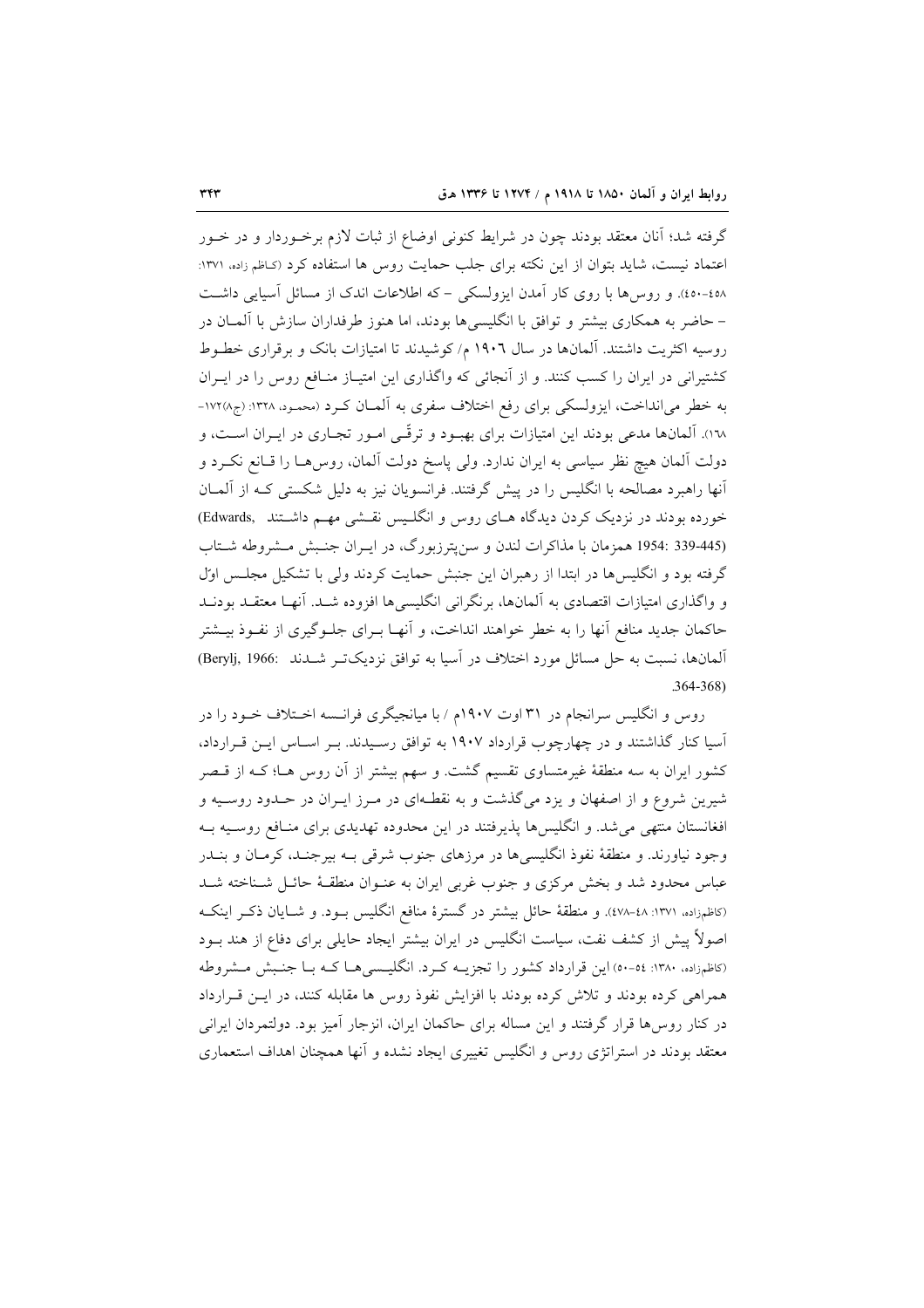خود را دنبال می کنند. حو در ضمن کومت هندوستان و دیپلماتهای مستعمراتی انگلیس با این قرارداد که سهم بیشتری به روس ها داده بود، مخالف بودند و آن را به ضرر منافع کشور متبوع خود می دانستند (کاظمزاده، ۱۳۷۱: ٤٧٨-٤٧٨).

قرارداد ۱۹۰۷م که تجسم موازنهی قوا در سطح نظام جهانی و تغییـر و تحـولات نـوین آن بود، بیش از هر جا بر کشور ایران تأثیر گذاشت. توافق دو رقیب دیروزی و تبدیل آنها بــه هــم پیمانان امروزی، نه تنها موجب تقسیم ایران به قلمرو نفوذ طرفین کشته بـود؛ کـه روس هـا در مناطق نفوذ خود اعمال حاكميت سياسي نيز مي كردند. و اين اتحاد، جنـبش مـشروطة ايـران را قربانی خود ساخت، گرچه انگلیسی ها در ابتدا با جنبش مشروطه مخالفتی نداشتند امـا قـرارداد ۱۹۰۷ آنها را در کنار روس ها قرار داد. و بالطبع انگلیسیها نمیتوانستند با جـنش مـشروطه و تحولاتي كه در ايران به وجود آورده بود و منافع روس هـا را در ايـران هـدف قـرارداده بـود مخالفت نکنند (محمود، ۱۳۲۸: (ج ۸) ۱۲۰–۱۰۸). حاکمان ایران معتقد بودند با راهبـرد بهـر هگیـری از اختلاف دیدگاههای، روس و انگلیس میتوانند منافع ملّی را تأمین کننـد، امّـا اتحـاد آن دو بــر اساس قرارداد ۱۹۰۷م این راهبرد را با دشواری روبهرو ساخت. کمبی بعـد از توافـق روس و انگلیس در سال ۱۹۰۷م وزیر امور خارجهٔ روسیه، عازم برلین شد تا به آلمانها اطمینـان دهـد. مذاکرات روسیه و انگلیس خطری برای این کشور ندارد؛ البته وی کسب هـر گوف امتیـاز در شمال ایران را موکول به توافق با روسیه و در نظر گرفتن منافع حیـاتی ایــن کـشور دانــست. و آلمانها، خاطرنشان کردند آنها به دنبال درهای بازتجاری در ایران هستند، و واکنش خاصی بـه قرارداد ۱۹۰۷م نشان ندادند. و گفتنی است که مطبوعـات آلمـان از پیـشگامان انتـشار قـرارداد ١٩٠٧ بو ده آند (حسن نيا، ططري، ١٣٨٧: ٣٥-٣٠).

# جنگ اوّل جهانی (۱۹۱۸–۱۹۱۴م)

اوضاع ایران در سالهای پـیش از جنـگ اول بــسیار آشــفته بــود. حــوادثی از قبیــل جنــبش مشروطه، استبداد محمّدعلی شاه، به توپ بستن مجلس اوّل، فتح تهـران، منازعـات نيروهـاى اجتماعی: دموکراتها و اعتدالیّون، اولتیماتوم روسیه و اخراج مورگان شوستر، اوضاع مملکت را آشفتهتر از پیش کرده بود (ظهیرنژاد، ۱۳۷۲: ۳۰-۲۲).

احمدشاه در ژوئیه ۱۹۱۶م / ۱۳۳۲ هــق تاجگذاری کرد و هــشت روز پــس از آن، جنـگ اول جهانی شروع شد (سبهر، ۱۳۳۶: ۲۰-۲۰). سـفیر آلمـان پـرنس رویـس (Hinrich uon Reuss) در ایہ ان نسود و کباردوف (uon Kardorff) جانسٹین او کارہای سےفارت را انجبام مے داد. مستوفی الممالک نخستوزیر در اول نوامبر ۱۹۱۶م / ۱۳۳۲ هـق/ بی طرفی ایـران در جنگ را به اطلاع دول درگیر رساند. و در همین راستا دولتمردان ایرانی معتقد بودند راهبی ببی خط ررا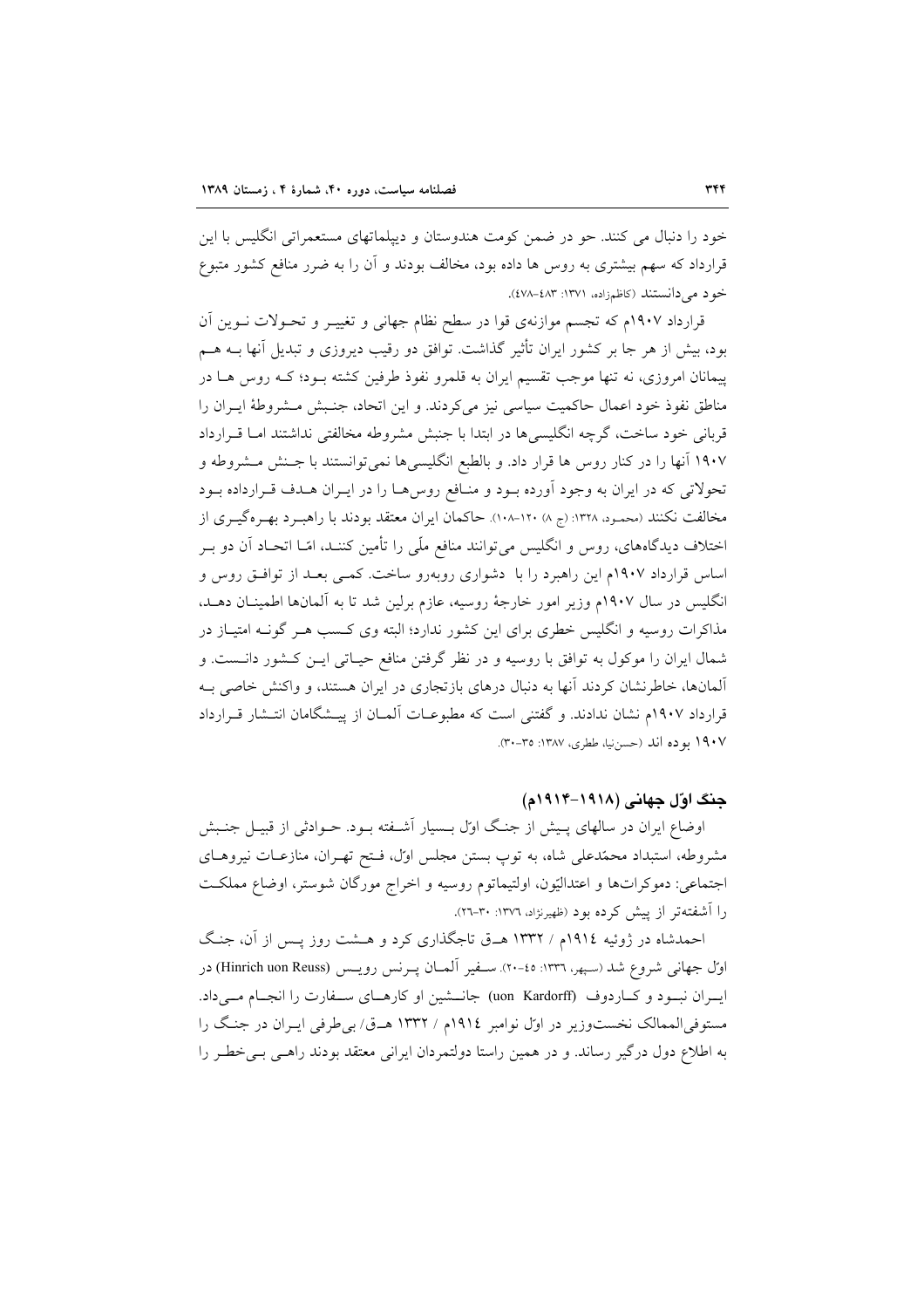برای کشور برگزیدهاند. اما دولت عثمانی به دولت ایران اطلاع داد حضور نیروهای روسبی در أذربایجان نقض بی طرفی است و تا زمانی که این نیروها ایران را ترک نکننـد دولـت عثمـانی، ایران را بر طرف در جنگ نمی شناسد. روشن بود که تا قشون روس از ایران بیرون نمـی(فـت، بی طرفی معنایی نداشت، ولی ایران نیرویی بـرای اعمـال حـق حاکمیـت و رعایـت بـی طرفـی نداشت. در واقع کشورهای درگیر جنگ خود ملیون به ویژه دموکراتهـا، کـه خواهـان اتحـاد ایران با متحدین بودند، چندان اعتنایی به بهاطرفی نکردند (اتحادیه، ۱۳۸۹: ۲۰-۲۰). فعالیت دموکراتهای طرفدار آلمان باعث بدگمانی و خشم روس و انگلیس در ایران شـد و در نتیجـه نیروهایشان را در ایران افزایش دادند. و عثمانیها برای بیرون راندن روسها از آذربایجان وارد خاک ایران شدند. انگلیس نیز برای حفاظت از منافع نفتی خـود در جنـوب، بـه ایـران نیـروی نظامی گسیل داشتند و ایران صحنهٔ جنگ روس، انگلیس و عثمـانی شـد (ذوقـی، ١٣٦٨: ١٨-١٤). آلمانها که از طریق فعالیتهای تجاری و کنسولی در شهرهای: تهران، بوشهر، خرمشهر، اهواز و بندر عبّاس تا حدودی با اوضاع ایران أشنا شده بودند، تلاش کردنــد بــرای متّفقــین در ایــن مناطق مشکلاتی ایجاد کنند (وادالا، ١٣٥٦: ٥٠-٥٠). آنـان از تـوان نيروهـاي اجتمـاعی ايـران يعنـی دموکراتها بهره بردند و توانستند با کمک آنها، دولت را در راستای منافع خــود هــدایت کننــد (ليتن، ١٣٦٧: ١٥٤-١٥٤).

آلمان و عثمانی معتقد بودند با قیام مردم مسلمان در ایران، افغانستان و هند، جبهه ای دیگر علیه روس و انگلیس به راه انداختهاند و آنها با مشکل عمدهای روبهرو می شوند. در این زمـان تبلیغات و فعالیت آلمانها در ایران گسترش یافت و پا به پای آن محبوبیت آنها در نــزد ملَّیّــون بالا گرفت. مقامات آلمان و عثمانی در مورد شورش در مناطق اسلامی علیه انگلیس بـه توافـق رسیدند و قرار شد که عملیات آنها تحت فرماندهی عثمانیها باشد. و چون آلمانهـا بـا تعلّـل عثمانی ها روبرو شدند، گروهی از کارشناسان آشنا به مسائل ایران از جمله شونمان، گریزینگر، زوگمایر واسموس تحت سرپرستی نیدرمایر مسائل ایران و افغانستان را پیگیری کردند (نیدرمایر، ١٣٦٣: ٣١-٢٥). پس از آن، وزارت خارجه و ستاد ارتش آلمان، گروهی تحت فرماندهی کلاین را، راهی ایران کرد. آنها مأموریت داشتند خطوط ارتباطی بین بغداد – ایران و افغانستان را هدایت کنند؛ و هدف از مأموریت این گروه آسیب رساندن به صنایع نفتـی انگلـیس در جنـوب ایـران بود. این گروه در ۱۸ مارس ۱۹۱۵ م/ موفق شدند عملیات انتقال نفت را در جنوب بـا مـشکل روبهرو كنند (988-93 :Gehrk, 1960). انگليسي ها نيـز بـراي حفاظـت از منـافع نفتـي، لــشكري نزدیک به دوازده هزار نفر به فرماندهی ژنرال رابینسون وارد جنوب ایران کردنـد. ایــن نیروهــا توانستند امنیت عملیات نفتی انگلیس را در جنوب ایران تـأمین کننـد (میروشـینکف، ۱۳۵۱: ۰۵-۵۰). گفتنی است که آلمانها علاوه بر فعالیتهای سیاسی و نظامی در تلاش بودند نظر علمای شیعه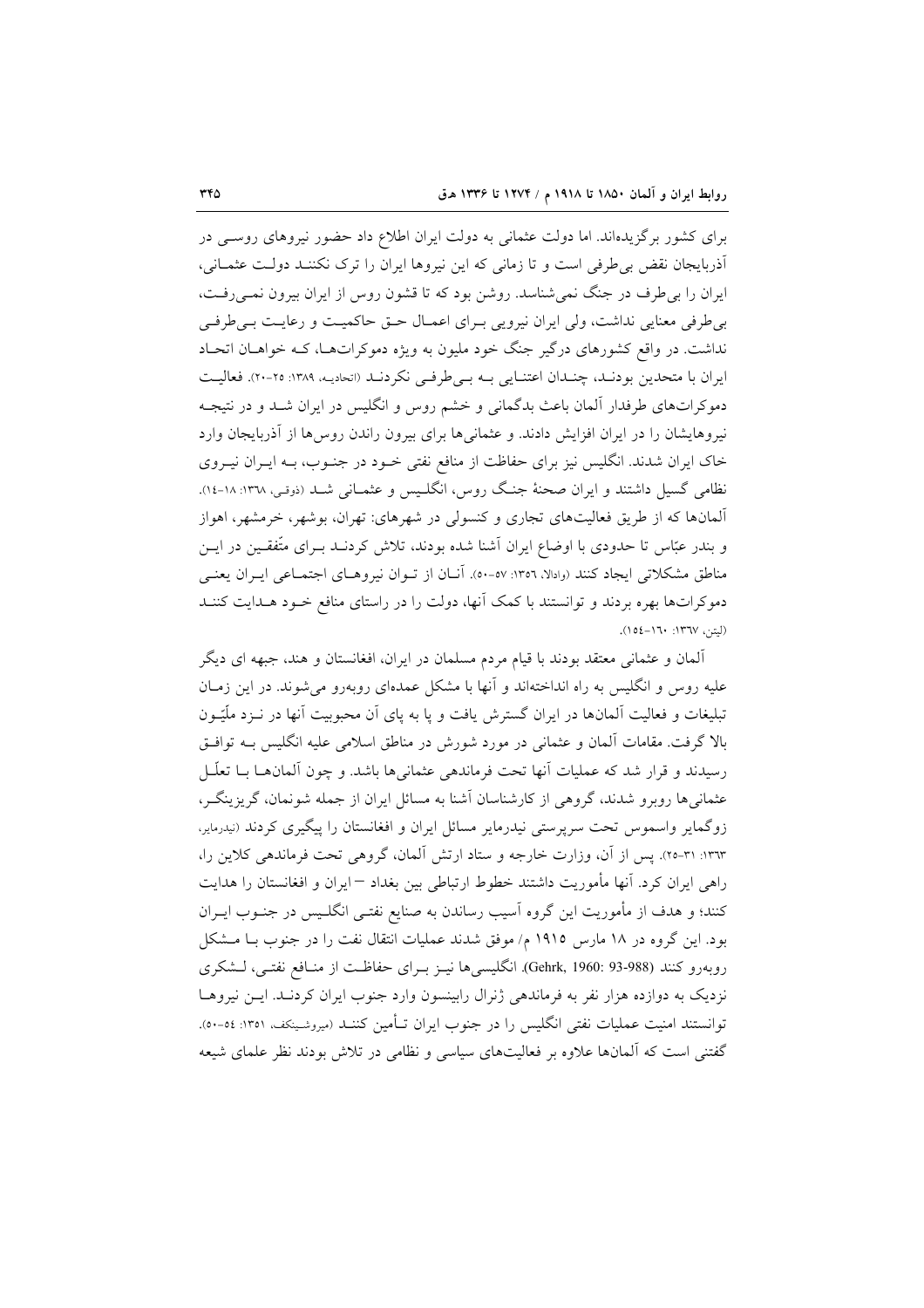در عتبات را نیز جلب کنند تا به جنگ بر علیه انگلیس فتوی دهند. اگر چه علما علیه انگلـیس فتوای جهاد صادر کردند، ولی این فتوی از مرزهای عثمانی فراتر نرفت (گرگه، ۱۳۷۷: ۷۲-۷٤).

این اقدامات در نتیجهٔ جنگ تأثیری مهمّ نداشت و به ناسازگاری بیشتر عثمانیها و آلمانها انجامید. آلمانها معتقد بودند با نفوذ در ساختار ژاندارمری ایـران مـی تواننـد بـرای متفقـین در ایران مشکلاتی ایجاد کنند، و از نظر آنها، همکاری فزایندهٔ نیروهای ژاندارمری با دموکراتهـا و ملّیون در صحنهٔ سیاست کشور تاثیرگذار خواهـد بـود. در مـاههـای نخـست شـروع جنـگ، ژاندارمری یکسره از انگلیسیها برید. و در پی اوضاع جدید جهـانی، عناصـر ملّـی ایــن نیــرو احتیاطهای خود را یکباره کنارگذاشتند و با اعضای دموکرات به آلمانها گرایش پیدا کردند. از نظر آنها، آلمانها به عنوان قدرتی تاثیرگـذار مـیتوانــست از نفـوذ روس و انگلـیس در ایــران بکاهد (کرانین، ۱۳۸٦: ٦٦-٥٩). آلمانها از نفرت ملَّيّون ايران از روس و انگليس آگاه بودند، و ازاين فرصت برای شوراندن مردم ایران و افغانستان بهره برداری کردند. از نظر ژاندارم هـا همکـاری ألمانها با عثمانیها که چشم طمع به مرزهای غربی و شمال،غربی دوخته بودند، مـی توانــست تهدیدی محسوب گردد؛ و به همین منظور با احتیاط بیشتری به همکاری با آلمان ها پرداختنـد. انگلیسیها برای جلوگیری از نفوذ آلمان ها در ساختار ژاندارمری، دولـت ایــران را زیــر فــشار قرار داد تا از افسران ارشد ژاندارمری بخواهد رسماً در فعالیت های سیاسی شرکت نکنند؛ ولی این اقدام نتیجه نداد و حتی ژندارمری چنان در مجلس محبوب بود که گاهی روس و انگلـیس ناچار می شدند از کوششهای خود برای چیرگی بـران دسـت بردارنـد تـا موجـب تـضعیف کابینههای طرفدار متّفقین نشوند (پیرا، ۱۳۷۹: ۸۲-۷۰). نفوذ آلمانهــا در ایــران، روس و انگلــیس را بیش از پیش نگران کرد. آنها توافق کردند دست به عملیات مــشترکی علیــه نفــوذ آلمــانهــا در جنوب ايران بزنند. آلمانها با تحريك عشاير جنوب أنها را به قيام واداشته و مـلةتهـا جـادهٔ بوشهر به شیراز را ناامن کرده بودند. و حتی در شـرق ایـران، توانـسته بودنـد تهدیـداتی بـرای نیروهای انگلیسی به وجود آورند. انگلیس نیز به قصد دفع آلمانها نیروهائی را به شـرق گــسیل کرد. و اَلمانها – به دلیل همکاری مردم با اَنها و شرایط خاص اَن منطقه زودتر اَنجـا را تــرک کرده بودند و نیروهای متفق نتوانستند آلمانها را در آن منطقه دستگیر کنند (بایگانی سازمان اسناد ملي ايران، سند شماره ۹– ۲۸– ۱٤۲ –(۲۹۳). و البته انگليس براي مقابله با آلمانها از نيروهـاي بـومي آن منطقه تحت فرماندهی خود استفاده کردند؛ امّا نیدر مایر در افغانستان توانسته بـود بـا نفـوذ در ساختار سیاسی و نظامی، انگلیسی ها را با مشکل مواجه کند (نیدر مایر، ۱۳٦۳: ۲۱۰ -۲۰۲). حبیب الله حاکم افغانستان در تلاش بود از وجود آلمانها بهره برداری کند و از انگلیسیها امتیاز بیــشتری بگیرد. و چون انگلیسها حاضر نبودند امتیاز بیشتر بدهند و حتی برای خودش مشکلاتی ایجاد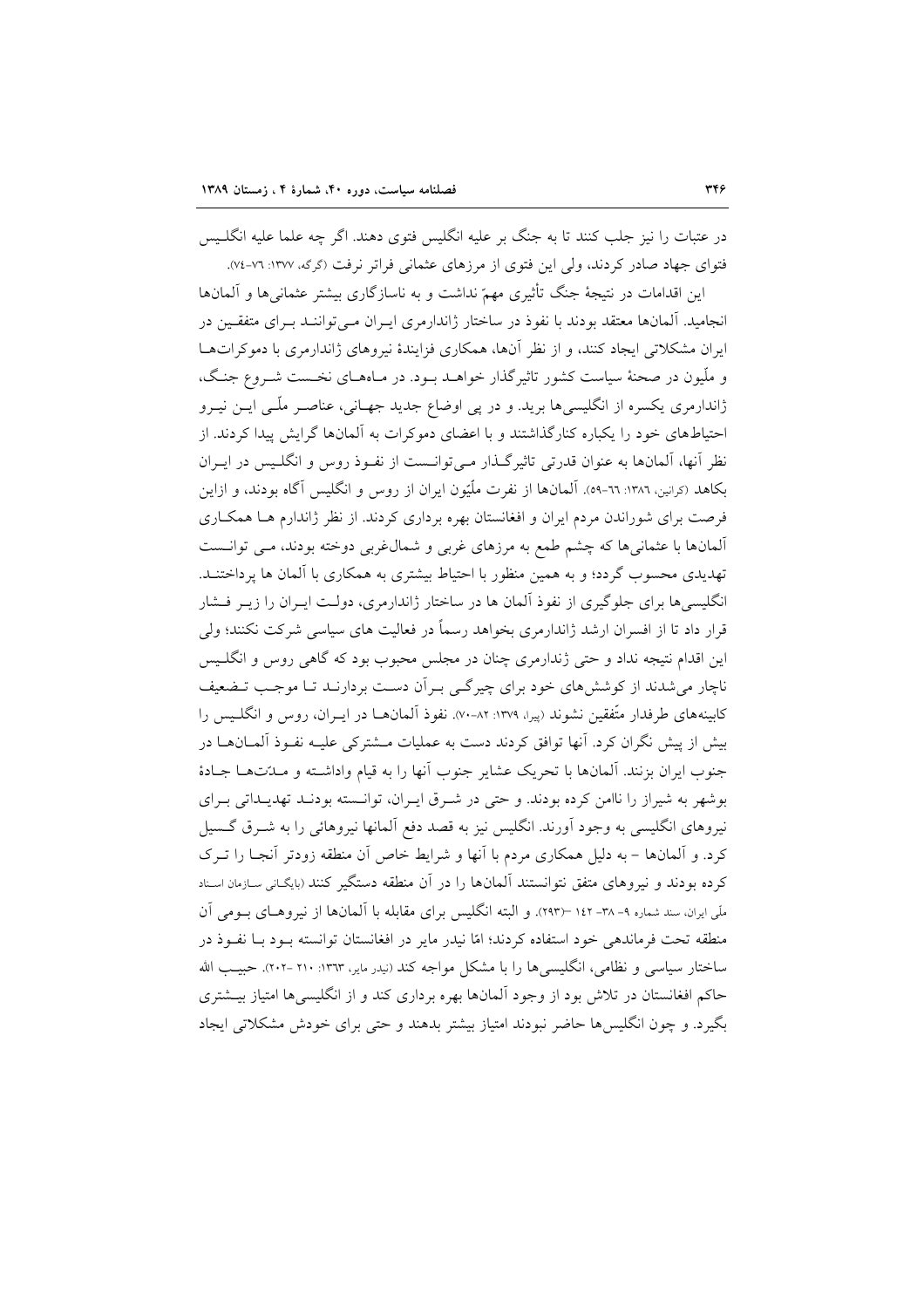کردند، وی به هیئت آلمانی به فرماندهی نیدر مایر اطلاع داد در صورتی که مسلمانان هند علیه انگلیسی ها قیام کنند، افغانستان به آنها کمک خواهد کرد (بلوشر، ۱۳٦۱: ۹۸-۹۳).

اما در ایران اوضاع به صورت دیگری پیش رفت، اختلافـات آلمـانهـا و عثمـانی و نفـوذ روس و انگلیس در ساختار حاکمیت، باعث بحران در کابینهها شد. آنها موفّق شدند عین(لدوله را به نخست وزیری برسانند.

در همین زمان، سفیر آلمان «پرنس رویس» وارد تهران شد و مـورد اسـتقبال قـرار گرفـت. تحریک او موجب شد ایـلات جنـوب علیـه انگلیـسیهـا قیـام کننـد و نیروهـای ژانـدارمری مشکلاتی برای متّفقین به وجود آورد. و متّفقین بـرای خـروج اتبـاع آلمـان بـه دولـت ايـران، اولتیماتوم دادند. و به دنبال آن، نیروهای روسی به سـوی تهـران حرکـت کردنـد. و درحالیکـه وعدههای المانها برای کمک به ملَّیْون تحقیق نیافته بود، اَنها تلاش کردند که پایتخت را به قم انتقال دهند (سبهر، ١٣٣٦: ٢٠٠-٢٣٠). شاه، دولت و مليون وحدت نظر نداشتند. ملَّيْون طرفدار آلمان و برخی از اعضای حزب دموکرات و نیروهـای ژانـدارمری و همچنـین سـفرای دولـت هـای متَّحد، تهران را به مقصد قم ترک کردند (بهار، ١٣٦٢: ٢٥-٢٠). شاه بـه توصـيهٔ فرمانفرمـا وسـفراي روس و انگلیس در تهران ماند و اوضاع به نفع متّفقـین تغییـر کـرد. اگـر چــه سـفرای آلمــان، عثمانی، اتریش و مجارستان به تهران بازگشتند، امّا کنترل اوضاع در دست متّفقین بود. آلمانهـا تمامی ناکامی هـای سیاسـی خـود را متوجـه سـفیرخود رویـس، و او را عـزل و دکتـر واسـل (Von Vasdsel) را به جانشینی او در ایران تعیین کردند. متّفقین در ساختار ژاندارمری تغییراتـی ایجاد کردند. آنها سرهنگ ادوال (Edwall) سوئدی را برکنار، و سرهنگ نیتروم (Nystrom) هـم وطنش را به جای او گذاشتند (کرانین، ۱۳۸۹: ۰۵–۷۰). مهاجرین به قم که کمیتهٔ دفاع ملّـی تـشکیل داده بودند، با ماندن شاه در تهران و بازگشت سفرای متّحدین به تهـران، بــه ســمت همــدان و سپس کرمانشاه حرکت کردند. و در آنجا دولت موقّتی را که بیش تر اعضای آن از دموکراتهـا بودند به ریاست نظام|لسلطنهٔ مافی تشکیل دادند. و براساس نقشهٔ آلمانها و عثمانی آنها باید از پیشروی نیروهای متّفق در گردنهٔ همدان جلوگیری میکردند، و بـرای ایــن کـار قــشونی ملّــی تشکیل دادند که محور آن ژاندارمری بود (بلوشر، ۱۳۶۹: ٤٤-٤٠).

امّا حملهٔ ارتش روسیه به قوای نامنّظم مهاجران که مرکّب از سواران عشایری و ژانــدارمهــا بود، فرماندهٔ آلمانی را وادار به عقبنشینی کرد، و حکومت نظام السلطنه به همراه طرف دارانش به بين النهرين عقب نشيني كردند. دولت موقَّت، با شكست نيروهــاي متَّفــق در كــوتالعمــاره دوباره به کرمانشاه بازگشت و به تبلیغات وسیعی علیه متفقین پرداخت. و با شکست متّحـدین، اعضای دولت موقّت، نخست به عثمانی، و از آن پس به شهرهای اروپا نظیـر بــرلین و پــاریس مهاجرت کردند (بلوشر، ١٣٦٩: ١٢٠-١١٦).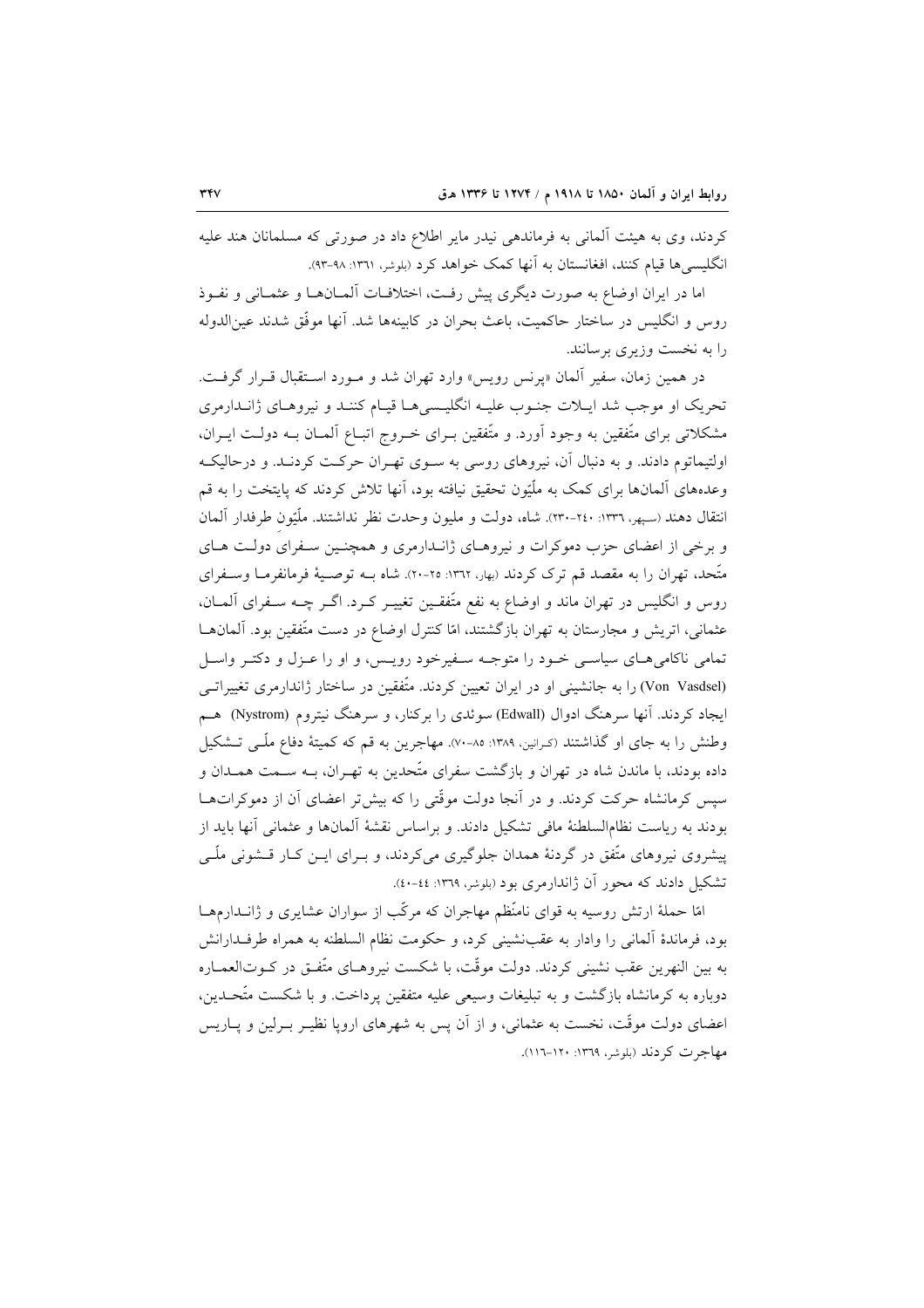# نتىجە

اروپائیان در قرن نوزدهم میلادی بازیگران اصلی صحنه جهانی بودند. فرانسویان در اوایــل این قرن (ناپلئون) بر سایر رقبا پیشی گرفتند، و سایر بازیگران از طریق اتحاد و ائتلاف، سیادت فرانسه را به چالش کشیدند و با شکست آن کشور، نقشه سیاسی اروپا تغییر کـرد. کـشور تـازه تاسیس آلمان – که از اتّحاد نواحی شمالی و جنوبی پروس به وجود آمده بود – بازیگر جدیــد محسوب می شد. بیسمارک صدراعظم آن کشور، با واقع بینی سیاسی و درک شرایط بین الملل از درگیر شدن در مسائل جهانی خودداری کـرد، و مـسائل اروپـا بـرای او از اولویـت سیاسـی برخوردار بود. اما چنین راهبردی پایدار نماند؛ صاحبان صـنایع، تجّـار و سـرمایه داران آلمـان، دولت را تحت فشار قرار دادند تا در مسائل بین المللی مشارکت فعّال تری داشته باشد. ویلهلم اول با عزل بیسمارک وارد رقابتهای جهانی شد. استراتژیست های آلمـان بــا تــدوین راهبـرد نگاه به شرق، از طریق کسب امتیازات اقتصادی و فعالیت های تجاری و عمرانی، نفوذ ســازمان یافته و دیرپای روس و انگلیس را در خاورمیانه به چالش کشیدند. کشور ایران در قرن نوزدهم به سبب موقعیت استراتژیک، صحنهٔ رقابت کـشورهای اروپـا شـد و بخـش هـای وسـیعی از قلمروش جدا و معاهداتی استعماری به این کشور تحمیل شد.

حاکمان ایرانی نیز برای مقابله با نفـوذ روس و انگلـیس اسـتراتژی نیـروی سـوم طراحـی کردند؛ و معتقد بودند اگر کشور سومی در ایران منـافع اقتـصادی و سیاسـی کـسب کنـد، مـی توانند استقلال و تمامیّت اراضی کشور را حفظ نمایند. ناصرالدین شاه با انعقاد قرارداد تجباری و بازرگانی و واگذاری امتیازات، تاسیس بانک و راه آهن تلاش کرد آلمان ها را در امور ایـران درگیر کنـد، و از گـسترش نفـوذ روس و انگلـیس در امـور ایـران بکاهـد. و از طـرف دیگـر رقابتهای سیاسی در اروپا، نگرانی انگلیس از قدرت رو به افزایش آلمـان، و نیـاز روسـیه بـه جبران صدمات شکست از ژاپن، دو قدرت رقیب را وادار به تفاهم (قرارداد ۱۹۰۷م) کرد که به منزلة يايان استقلال ايران بود.

در جنگ جهانی اول، آلمانیها برای باز کردن جبههٔ دیگری علیـه متّفقـین متوجّـه شــرق و شورش مسلمانان علیه انگلیس در خاورمیانه و هندوستان شدند.

سیاست آلمان در قبال ایران بستگی به این طرح داشت؛ امّا واقعیّت این بود که اصولاً آلمان برای ایفای نقش فعّال سیاسی و نظامی در ایران هنوز آمادگی نداشت. در آلمان افـراد آشـنا بـا مسایل ایران وجود نداشت. و سکّان سیاسی آلمان در ایران، بـه دسـت کـاردار سـفارت آلمـان يعني كاردورف ٣٨ ساله بود، كه تجربهٔ اندكي نسبت بــه امــور ايــران داشــت، و تحليــل وي از مسائل مطابق با واقعیت نبود. و علاوه بر آن، اجرای سیاستی فعال در ایران مـشکلات و موانــع فراوان داشت که درست ارزیابی نشده بود؛ از جملـه قــدرت و تــوان روس و انگلـيس، نبـود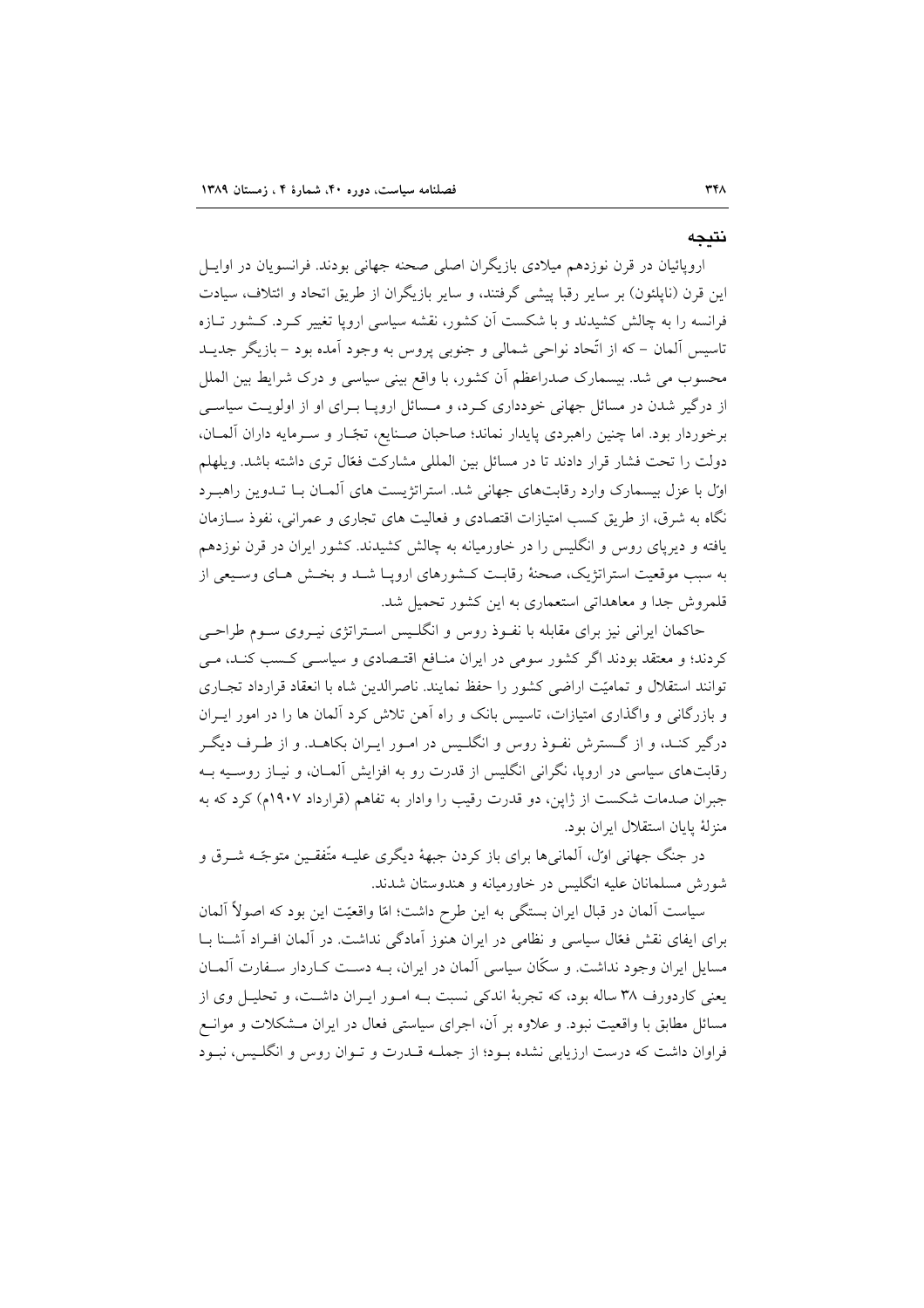راهها، ناتوانی نظامی و اقتصادی ایران، اختلاف نظر بین عثمـانی و آلمـان در مـورد ایـران، کـه دقیقاً بررسی و تجزیه و تحلیل نشده بود. امّا در عین حال، همکاریهای نزدیک اتبـاع اَلمـانی و ایرانی در طول جنگ جهانی اول به ویژه فعالیت های سیاسی و نظامی مـأمورین آلمــانی میــان دموکرات ها، رجال، ژاندارمري، عــشاير و مــردم ايــران، بــه همــدلي بيــشتر و بــويژه گــسترش احساسات ناسیونالیستی در این کشور دامن زد. و مخصوصاً تضمین استقلال و تمامیت ارضــی ایران در معاهدهٔ بین آلمان و روسیه به افزیش محبوبیّت آلمانی ها در اذهان ایرانیان انجامید.

# منابع و مأخذ:

### الف. فارسى:

- اتحادیه، منصوره، (۱۳۸۹) حکومت موقت ایران، ایران و جنگ جهانی اول، تهران: نشر ماهی.
- انتنر، مرو بن ل، (۱۳۶۹)، **روابط بازرگانی روس و ایران**، ترجمه احمد توکلی، انتشارات بنیاد موقوفات دکتر  $\mathcal{N}$ محمود افشار، تهران.
	- بلوشر، وپیرت، **سفرنامه**، (۱۳۶۹)، ترجمه کیکاوس جهانداری، تهران، انتشارات خوارزمی.  $\mathbf{r}$ 
		- بهار، ملکالشعرا، (۱۳۶۲)، **تاریخ مختصر احزاب سیاسی**، تهران، امیرکبیر.  $\cdot$
		- پالمر رابرت روزول، (۱۳۸۳)، **تاریخ جهان نو**، ترجمه ابوالقاسم سری، تهران، امیرکبیر. ۵.
- پیرا، فاطمه، (۱۳۸۸)، جایگاه آلمان در قرارداد ۱۹۰۷ روس و انگلیس، مجموعه مقالات ایران و سیاست جهانی عي در آغاز قرن بیستم، به کوشش منیر قادری، تهران: خانه کتاب.
- پیرا، فاطمه، روابط سیاسی اقتصادی ایران و آلمان بین دو جنگ جهان، تهران: مرکز اسناد انقلاب اسلامی،  $\mathcal{N}$  $\sqrt{2}$
- ترک چی، فاطمه، (۱۳۸۸)، واکنش آلمان به انعقاد قرارداد ۱۹۰۷ با تکیه بر اسناد، مجموعه مقالات ایران  $\lambda$ **وسیاست جهانی در آغاز قرن بیستم**، به کوشش منیر قادری، تهران: خانه کتاب.
- ترنزیو، پیرکارلو، (۱۳۶۳)، **رقابت روس و انگلیس در ایران و افغانستان**، ترجمه عباس آذرین، تهران، انتشارات  $\cdot$ علمي و فرهنگي.
- حسن نیا، محمد. (۱۳۸۸)، واکنش دولتمردان و مطبوعات انگلستان و روسیه، قرارداد ۱۹۰۷، مجموعه مقاله  $\Lambda$ ایران و سیاست جهانی در آغاز قرن بیستم، به کوشش منیر قادری، تهران: خانه کتاب.
- ١١. حسن نيا، محمد، ططرى على، (١٣٨٧)، قرارداد هزار و هفتصد و هفت به روايت اسناد وزارت امور خارجه ايران، تهران: خانه كتاب.
	- ذوقی، ایرج، (۱۳۶۸)، **ایران و قدرت های بزرگ در جنگ جهانی دوم**، تهران، پاژنگ.  $.11$ 
		- سازمان اسناد ملي ايران، مجموعه اسناد روابط با آلمان.  $\Lambda$ ۳
	- سیهر، (۱۳۳۶)، ایران در جنگ بزرگ ۱۹۱۸ ۱۹۱۴، چاپخانه بانک ملی تهران، سال.  $\mathbf{H}$
- سعیدی سیرجانی، (۱۳۶۱)، مجموعه گزارش های خفیه نویسان انگلیسی در ولایات جنوبی، از سال ۱۲۹۱ تا  $.10$ ١٣٢٢ هـ ق، انتشارات نشر نو تهران.
	- ظهیرنژاد ارشادی، مینا، (۱۳۷۶)، گزیده اسناد روابط ایران و آلمان، انتشارات دفتر مطالعات وزارت خارجه.  $.19$ 
		- عیسوی، چارلز، (۱۳۶۲)، **تاریخ اقتصادی ایران، ترجمه دکتر یعقوب آژند**، نشر گسترده تهران.  $.1V$